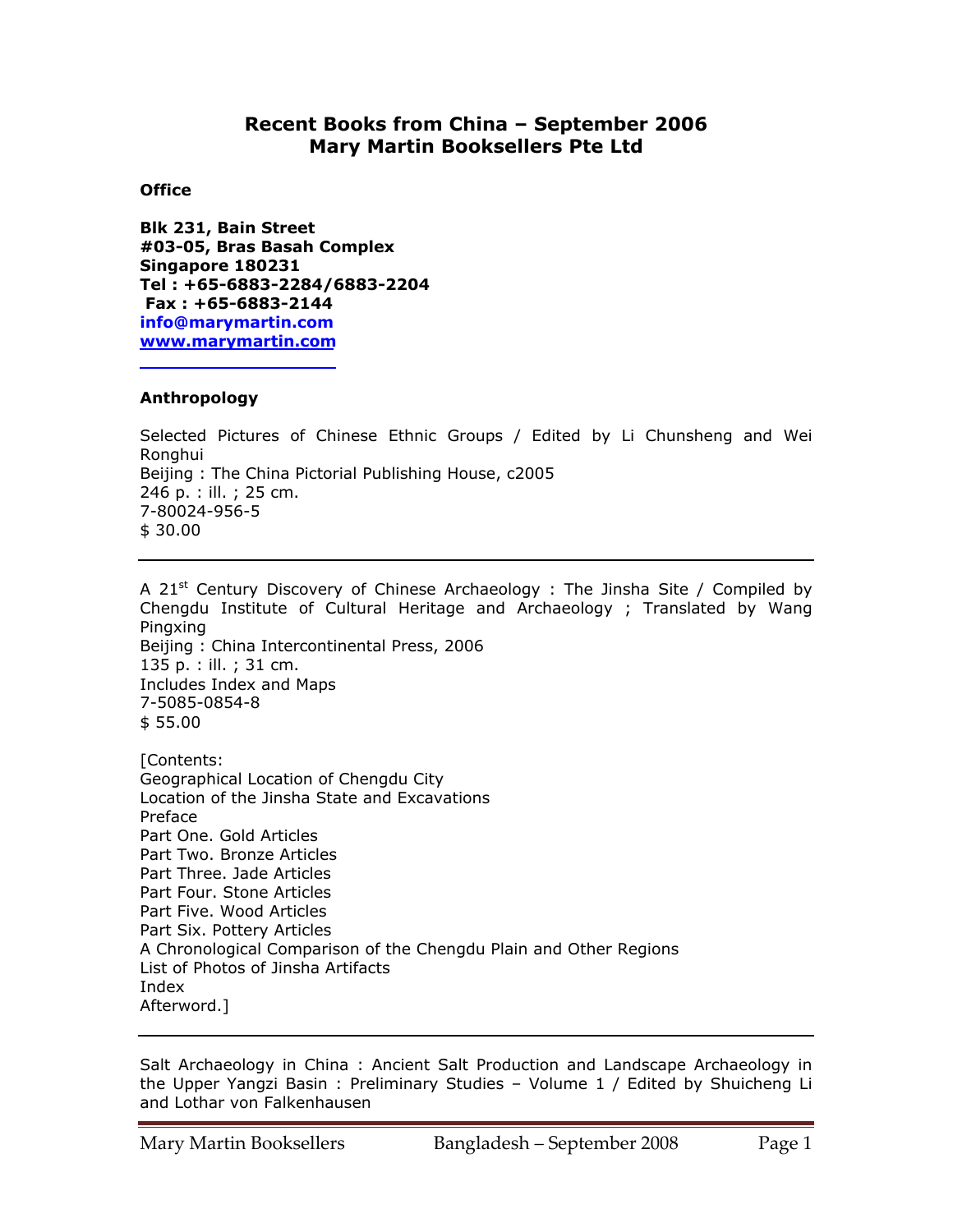Beijing : Science Press, 2006 368 p. : ill. ; 27 cm. Includes Bibliography 7-03-017248-5 In Chinese and English \$ 36.50

[Contents: Chapter I. Project Statement Chapter II. The Report of the Field Survey and Excavation Chapter III. Monographs Chapter IV. Conclusions Bibliography.]

The Clothing & Ornaments of China's Tibetan Nationality / Editing Committee Beijing : Beijing Publishing House and Tibetan People's Publishing House, 2002 190 p. : ill. ; 38 cm. 7-200-04587-X \$ 120.00

[Contents: The Culture of the Attire & Garments of the Tibetans The Clothing & Ornaments of Tibetan Nationality in the Tibetan Autonomous Region The Clothing & Ornaments of Tibetan Nationality in Qinghai Province The Clothing & Ornaments of Tibetan Nationality in Gansu Province The Clothing & Ornaments of Tibetan Nationality in Sichuan Province The Clothing & Ornaments of Tibetan Nationality in Yunnan Province Appendices The Clothing of the Monks The Clothing & Ornaments of the Former Tibetan Local Officials.]

Arts in Yunnan / Edited by Sam Mitchell China : Yunnan fine arts publishing house, c2005 ix, 304 p. ; 24 cm. 7-80695-271-3 Yunnan through foreign students' Eyes - Volume 3 \$ 35.00

[This third volume is entitled Arts in Yunnan. It includes papers that concern a wide variety of what are often considered arts, a commonly used term that actually becomes problematic under careful scrutiny. For the purposes of this volume we have chosen to include three general categories of arts, the Martial, the medical and the fine. Martial arts topics discussed include Gongfu, Taijiquan, and the art of falconry in Lijiang. Medical topics discussed include Qigong, traditional Chinese Medicine and Tuinna Chinese massage, as well as Tibetan and Dai medicine. In the area of the fine arts this volume includes articles that discuss such diverse subjects as the Yunnan school of Art, Dai dance, Lisu music, Naxi literature, a search for "living cultural treasures" in Yunnan, and a few works of creative writing and poetry.] -----------------------------------------------------------------------------------------------

#### **Architecture**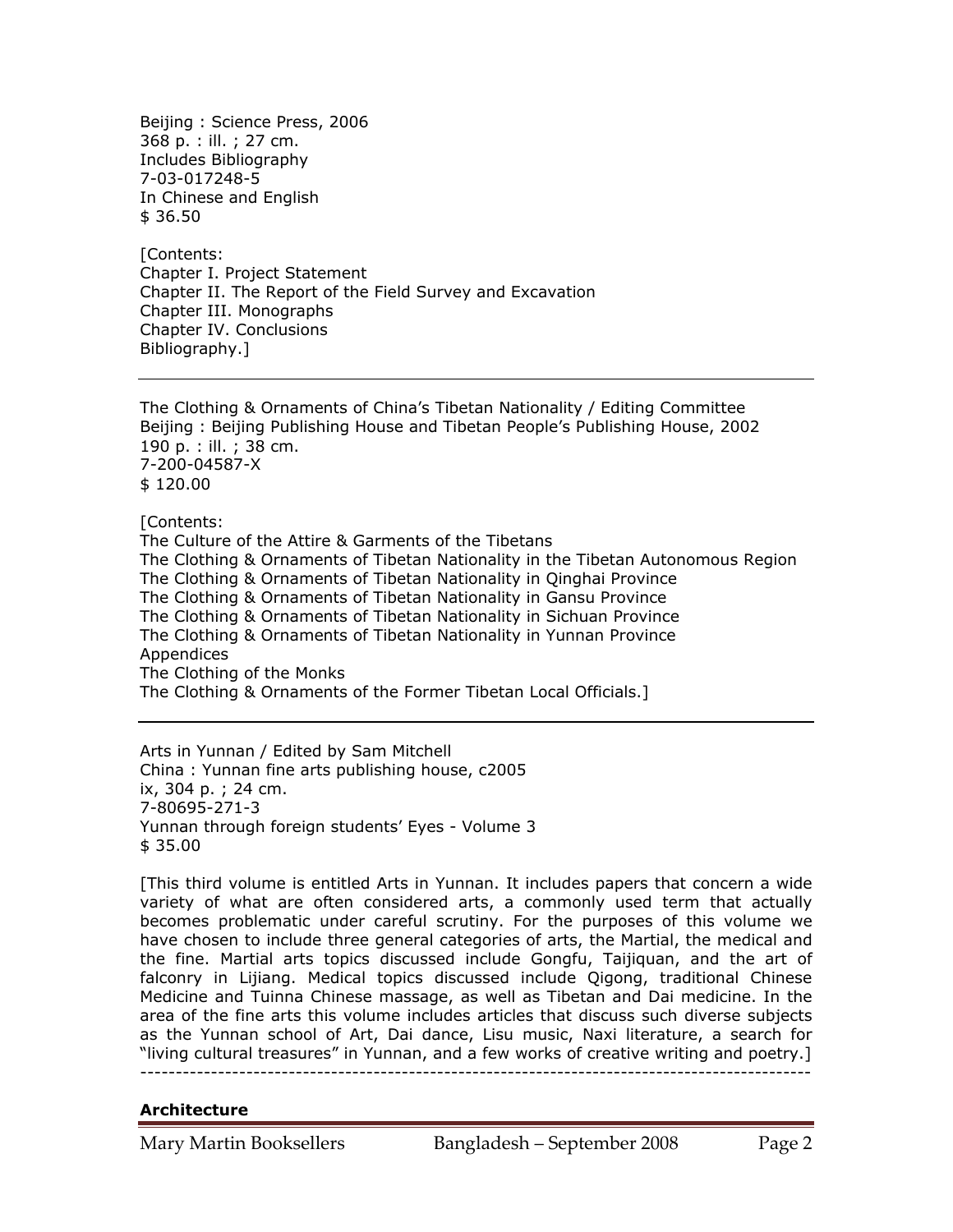Vanishing tradition : Architecture and carpentry of the Dong minority in China / Klaus **Zwerger** Bangkok : Orchid press, c2006 xi, 212 p. : ill. ; 30 cm. Includes bibliography and index. 974-524-061-3 \$ 50.00

[A recent commentary lamented the 'blind destruction of national architectural heritage and fanatical building of cloned property developments, despite of lack of market need't occurring in China today. Professor Zwerger's exploration of the unique wooden architectural tradition of the Dong minority peoples who inhabit the rugged mountainous regions of South-western China thus captures, perhaps just in time, a heritage most likely to disappear in decades to come, as it is overwhelmed by China's rampant modernization. The author discusses the historic development of Dong architectural techniques as affected by the social and physical environment of Dong communities, as well as by the agricultural and forestry practices of the Dong people. Both residential and public buildings are described and analyzed and all types of structures are illustrated in many striking images. Vanishing Tradition is a valuable resource for china specialists, students of traditional architecture and general readers interested in the impact of the unprecedented changes ongoing in China, on traditional crafts and ways of life.]

-----------------------------------------------------------------------------------------------

Ancient Chinese Architectural Colored Drawings / Architecture History Institute, China Architecture Design & Research Group and Sun Da-zhang Beijing : China Architecture & Building Press, 2006 317 p. : ill. ; 38 cm. 7-112-07328-6 In Chinese \$ 140.00

[Contents:

A summary on the constructional colored drawings of the ancient Chinese architecture

Chapter One: Constructional colored drawings in earlier architecture

Chapter Two: Construction Principles (Ying-zao-fa-shi) of Songdynasty and constructional colored drawings in Song architecture

Chapter Thee. Constructional colored drawings in Tomb architecture of Song, Liao and Jin dynasties

Chapter Four. Colored drawings of Yuan dynasty

Chapter Five. Category of colored drawings of Ming dynasty

Chapter Six. Regulation of official Xuan-zi colored drawings of Ming dynasty

Chapter Seven. Southern colored drawings of Ming dynasty

Chapter Eight. Project Management (Gong-cheng-zuo-fa) by Qing Construction Department & the constructional colored drawings in earlier Qing's official architecture

Chapter Nine. The constructional colored drawings in late Qing's official architecture Chapter Ten. The constructional colored drawings in late Qing's official architecture Note Plate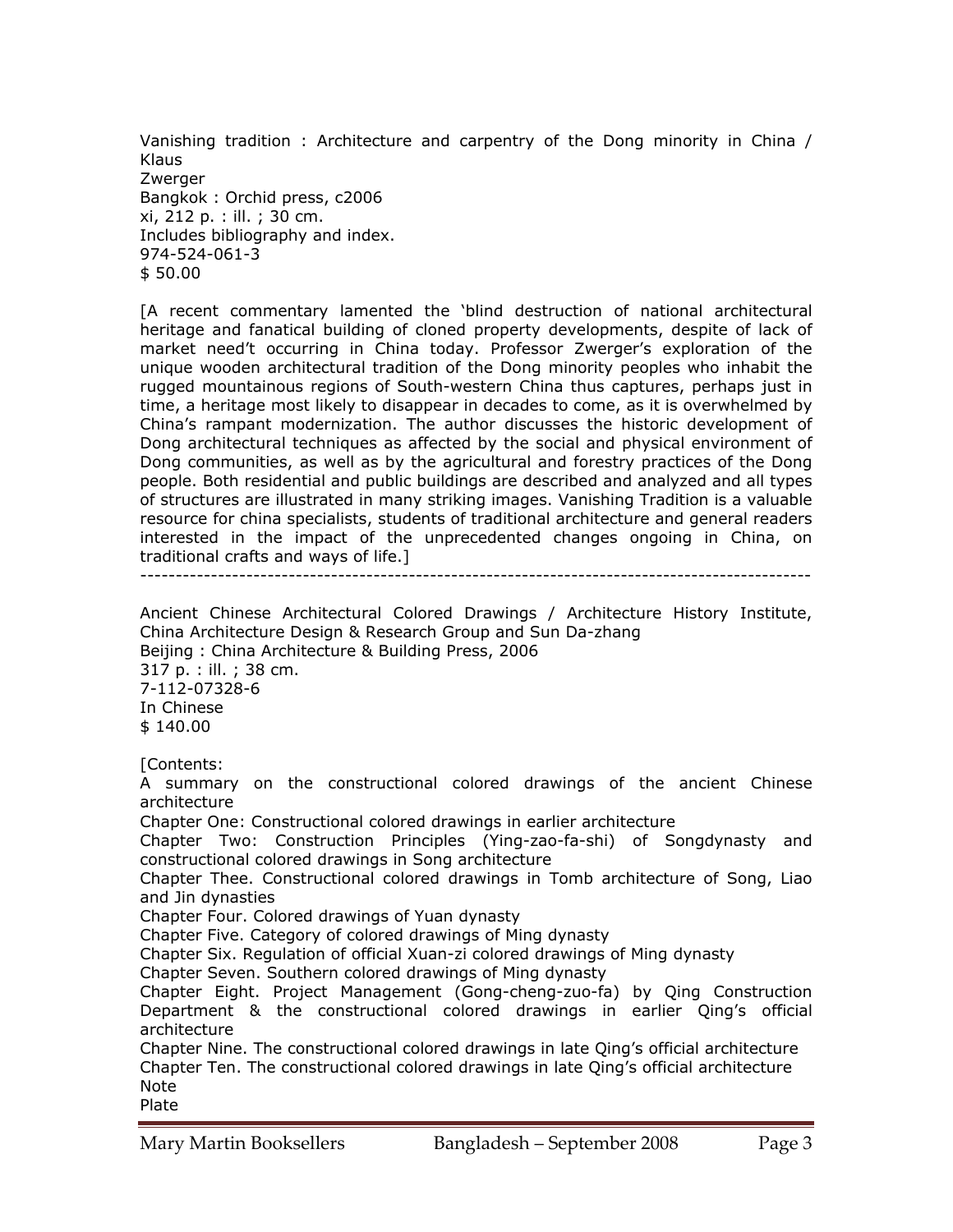Picture Index.]

2008 Beijing Olympic Games: International Competition for Conceptual Planning and Design of Beijing Olympic Green & Wukesong Cultural and Sports Center / Edited by Beijing Municipal City Planning Commission and Beijing Crystal Digital Media Beijing : China Architecture & Building Press, 2003 292 p. : ill. ; 31 cm. 7-112-05556-3 In Chinese and English \$ 90.00 [General Contents:

Press Release for Conceptual Planning and Design of Beijing Olympic Green and Beijing Wukesong Cultural and Sports Center Document of International Competition for Conceptual Planning and Design of Olympic Green

Document of International Competition for Conceptual Planning and Design of Beijing Wukesong Cultural and Sports Center

Faq on the Field Survey of Beijing wukesong cultural and Sports Center Background of the Jury Members

Assessment Report of International Competition for Conceptual Planning and Design of Beijing Olympic Green and Wukesong Cultural and Sports Center

Conceptual Planning and Design of Beijing Olympic Green

Conceptual Planning and Design of Beijing Wukesong Cultural and Sports Center Postscript.]

Guangzhou New Baiyun International Airport Phase I Terminal / Edited by Mark Molen and Chen Xiong Beijing : China Architecture & Building Press, 2006 168 p. : ill. ; 28 cm. 7-112-08314-1 In Chinese & English \$ 65.00 -----------------------------------------------------------------------------------------------

#### **Art**

Mi Fu on ink-stones / Translated by R.H. Van Gulik 2nd imprint [1st published 1938] Bangkok : Orchid press, c2006 70 p. ; 25 cm. Includes index. 974-524-083-4 \$ 35.00

[The great Song Dynasty poet and artist, Mi Fu (1051-1107), entered official life as secretary of the board of rites and court painter. He founded a school of painting characterized by its bold and vigorous brushwork, and yet delicate in the composition of its exquisite landscapes. Besides writing poetry, critical essays and colophons, Mi Fu left important treatises on painting and calligraphy, in addition to the present work on ink-stones, translated here by the eminent Dutch diplomat and Sinologist,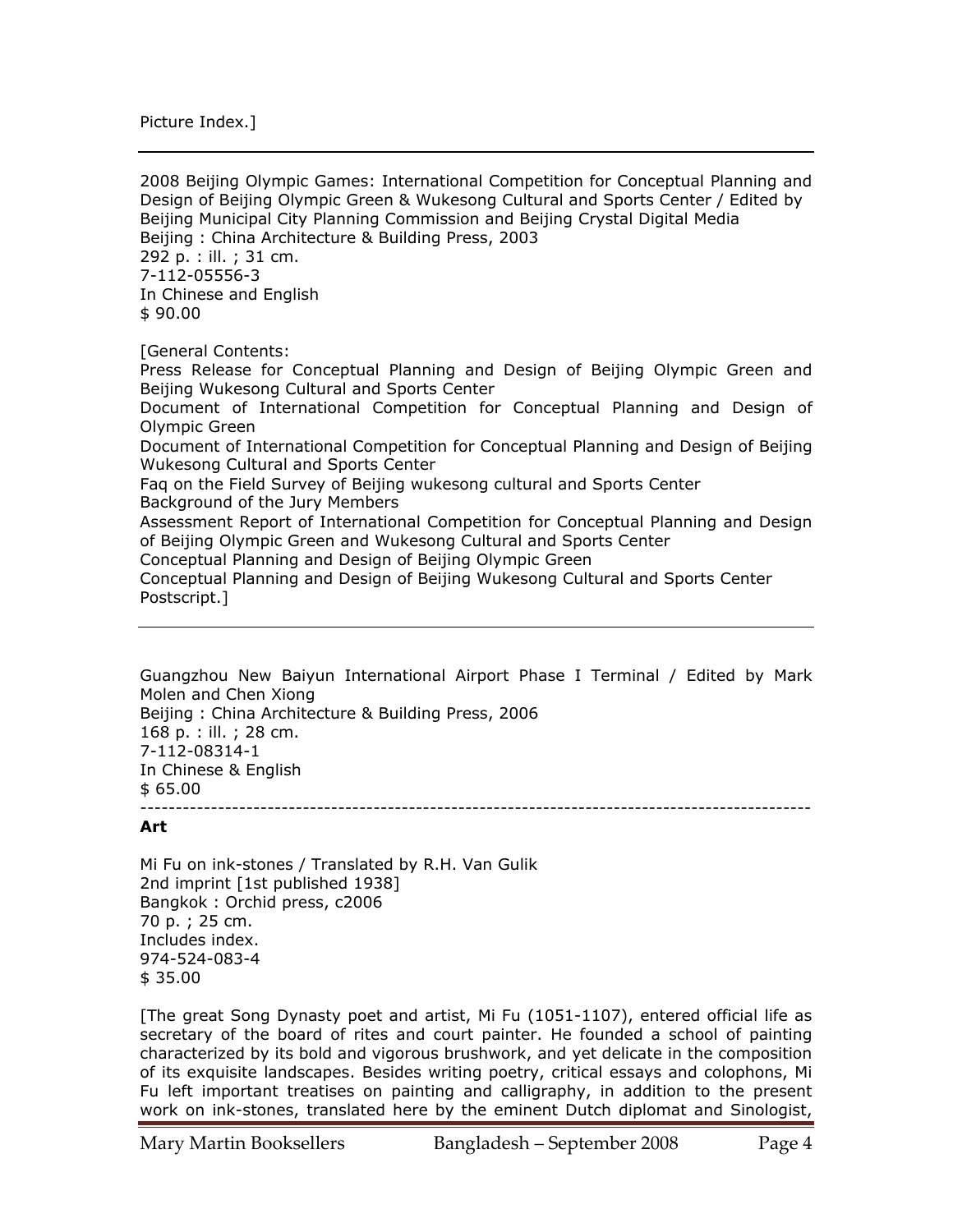Dr. R. H. van Gulik. In the case of the case of the first two works, the subjects of Mi Fu's deliberations have long since disappeared. There remain, however, numerous surviving examples of ink-stones from the Song and earlier dynasties, enabling us to compare Mi Fu's words with the actual objects he describes. The importance of the ink-stone as an essential tool of the Chinese literati and thus the importance of our understanding its nature to our overall comprehension of Chinese brushwork, is but one aspect of the present work. The ink-stone is, in addition to a tool, a work of art in its own right, combining the skill and wit of the sculptor with the ancient Chinese tradition of appreciation of beautiful stones. In this translation of Mi Fu on Ink-Stones, Dr. van Gulik provides not only a guide to the connoisseurship of this essential treasure of the scholar's studio, but also an illuminating glimpse into the mind of this brilliant eleventh century artist.]

----------------------------------------------------------------------------------------------- Ancient Bimo Paintings of the Yi People China : , 2005 199 p. : ill. ; 26 cm. 7-81068-508-2 \$ 120.00

 [Contents: Foreword Part 1 – A Survey of Ancient Bimo Paintings of the Yi People Appendix Part 2 – Ancient Bimo Paintings of theYi People Part 3- Cultural connotations of Ancient Bimo Paintings of the Yi People Afterword.] -----------------------------------------------------------------------------------------------

# **Business**

Management Control of Multinational Enterprises in China : A Contracting and Management Accounting Perspective / Neale G. O'Connor Singapore : Mc Graw Hill, c2006 xxii, 270 p. : ill. ; 24 cm. Includes Bibliography and Index 007-124738-6 \$ 32.50

[This book aims at developing an understanding of the various contracting and control issues faced by the multinational enterprise. Emphasis is placed on the theoretical determinants of external contracting and the management control of multinational operations. These issues are illustrated with examples and 18 case studies of actual multinational and regional firm operations in China. In particular, you will be able to:

- a) appreciate various theoretical determinants of international business contracting strategies and the organizational structures that complement those strategies;
- b) appreciate the cost/benefit trade-offs that are associated with the various contracting arrangements of foreign direct investment in China;
- c) appreciate the significance of various managerial accounting and control techniques that can support the various forms of contracting that are used by foreign multinationals in China.]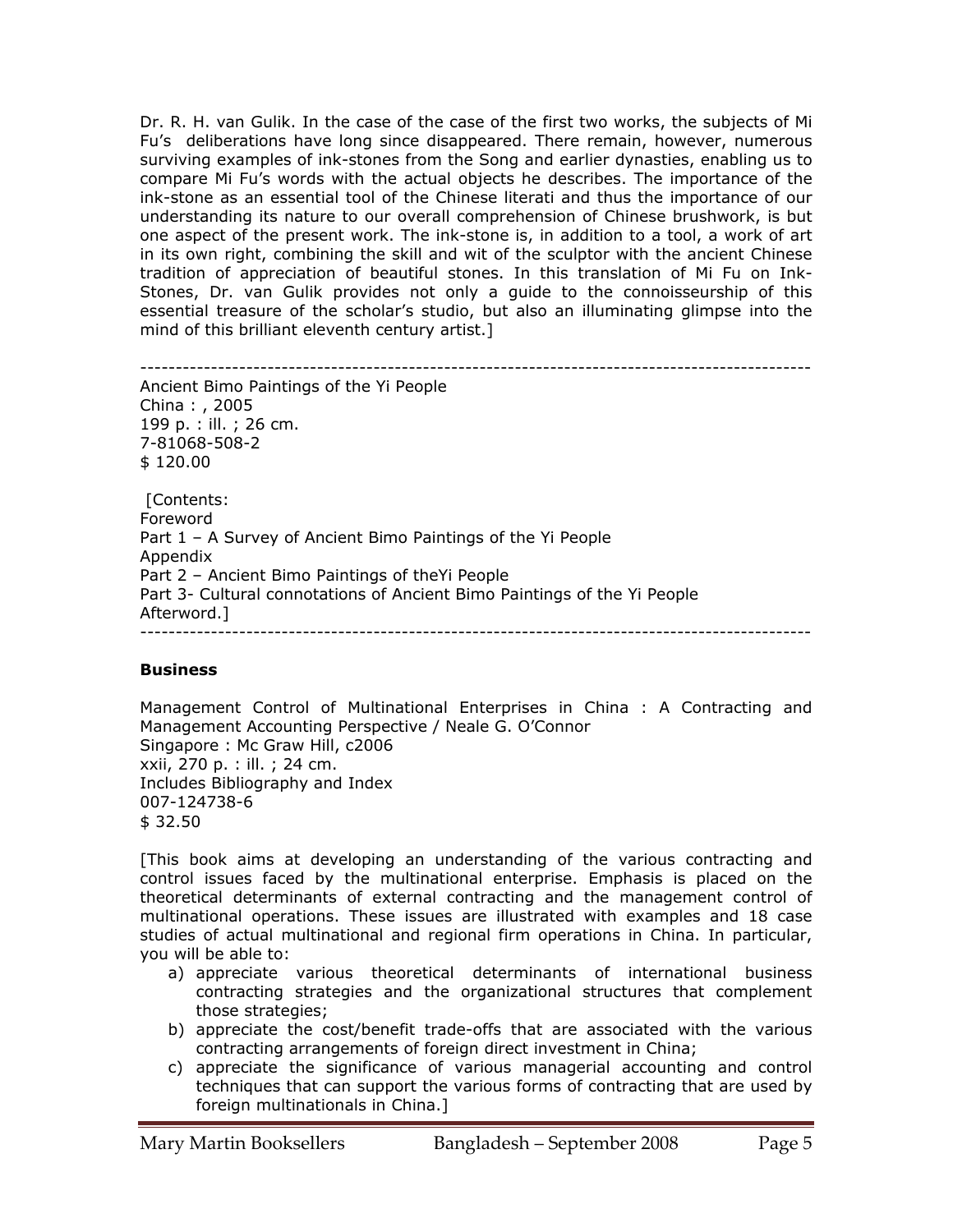The Lenovo Affair : The Growth of China's Computer Giant and its takeover of IBM-PC / Ling Zhijun ; translated by Martha Avery Singapore : John Wiley & Sons (Asia) Pte. Ltd, c2005 376 p. ; 24 cm. Includes Index 0-470-82193-0 \$ 31.00

[The Lenovo Affair : The Growth of China's Computer Giant and its takeover of IBM-PC tells the story of the Chinese company that has raised hackles and alarm in the west by purchasing IBM-PC. The book also has an important subtext: how other companies in China are gearing up to go global. Despite extreme economic and political turbulence in China over the past twenty years, Lenovo succeeded in becoming the third largest computer company in the world, with US\$ 13 billion in sales. Its hero, and the main figure in the book, is Liu Chuanzhi. As head of the company, Liu navigated dramatic changes in China and managed to marry unique unique advantages of the communist system with specific features of the capitalist system.

Throughout its relatively brief history, Lenovo has relied heavily on Chinese government support. The risks of the company have been defrayed not through shareholders but through taxpayers, the Chinese populace at large. This is a cautionary tale. It is not only about the "Legend of Lenovo, " but also about China, the West, and the future of business in rapidly integrating world. Despite the "Snake eats Elephant Story" of Lenovo's purchase of IBM-PC, the Chinese government still owns controlling interest in the company.]

China CEO : Voices of Experience from 20 International Business Leaders / Juan Antonio Fernandez and Laurie Underwood Singapore : John Wiley & Sons (Asia) Pte Ltd, c2006 xxii, 302 p. : ill. ; 23 cm. Includes Index. 0-470-82192-2 \$ 29.90 [Heading to China? China is a "must win" market for nearly any business with

international ambitions. But executives taking up management positions in China often find themselves in a profoundly confusing and chaotic business environment marked by fast change, contradictions, and extreme competition. Who best to advise on cracking the world's fastest-growing and highest-potential market than those already succeeding there? This is the philosophy behind the book China CEO: Voices of Experience from 20 International Business Leaders. The book presents this rich knowledge in a readable, conversational styles suitable for time-constrained executives. Each chapter gives specific advice on how to manage Chinese employees, work with Chinese business partners, communicate with headquarters, face competitors, battle intellectural property rights infringers, win-over Chinese consumers, negotiate with the Chinese government, and adapt yourself (and your family) to life in China.]

Taxation in China / Liu Zuo Singapore : Thomson Learning, c2006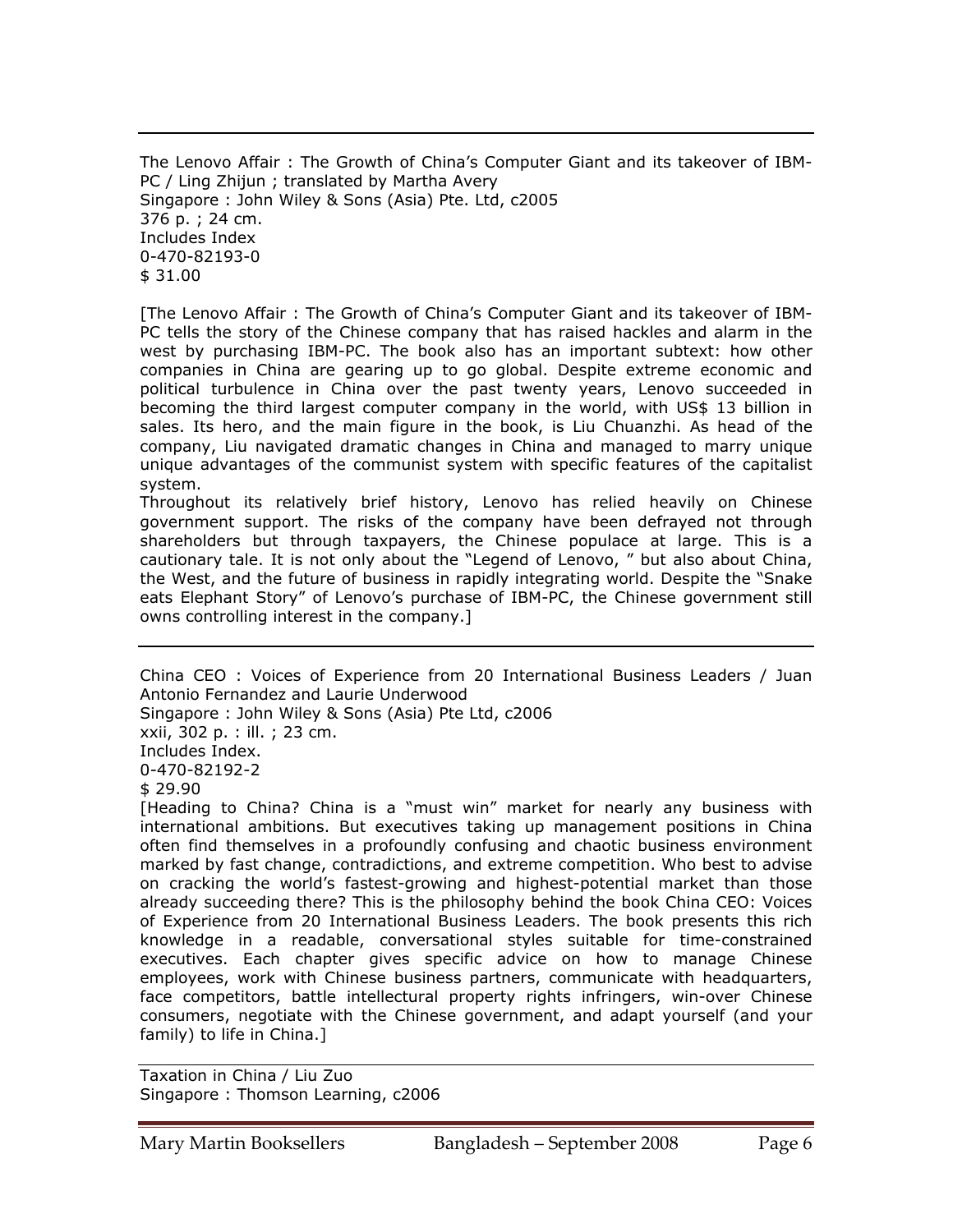xii, 652 p. ; 25 cm. Includes Bibliography and Index 981-254-438-0 \$ 70.00

[This book is a comprehensive guide to China's Taxation System and its development. Based on the Current Tax Legislation promulgated by the various state bodies, namely, the National People's Congress, the State Council, the Ministry of Finance, the State Administration of Taxation, the General Administration of Customs and Tariff, and the Classification Committee of the State Council, the author introduces China's current Tax System by going into the history of each Tax and its subsequent development, highlighting the role of the Taxpayer and organizations in the Tax Structure. To help explain these Taxes, examples are used to show how the computation is derived.]

# **Economics**

Investment, Merger and Acquisition in China / Xiao Jinquan and Zhang Ting Beijing : Foreign Languages Press, c2005 247 p. ; 23 cm. 7-119-03975-X \$ 29.50

[Overview of China's Economy and Guide for Investors. What is the secret of China's sustained economic upsurge? How can investors smooth their entry into the Chinese market? To what extent do China's political, legal and economic situations, and population, cultural and environmental factors affect investment in China? How can foreign investors manage mergers and acquisitions, and protect their interests in China? The authors of this book provide insightful answers to these questions and others, and offer both theoretical and practical advice. Foreign investors will find this book a treasure house of knowledge of the Chinese market, as well as a guide to the legal aspects of participating in China's burgeoning economy.]

Clashes and Balances : The Transition of the Economy and Society in Rural China Beijing : Foreign Languages Press, c2006 172 p. ; 22 cm. 7-119-03906-7 Focus on China Series \$ 20.00 [Contents: Foreword Chapter I. Changes in the Rural Economic System in Modern China Chapter II. The Process of China's Rural Economic Development Chapter III. Infrastructure in Rural China Chapter IV. The Fiscal System in Rural China Chapter V. Finance in Rural China Chapter VI. The Grain Market in China Chapter VII. Changes and Development of Foreign Trade in Agricultural Produce in China Chapter VIII. Political Development in Rural China.]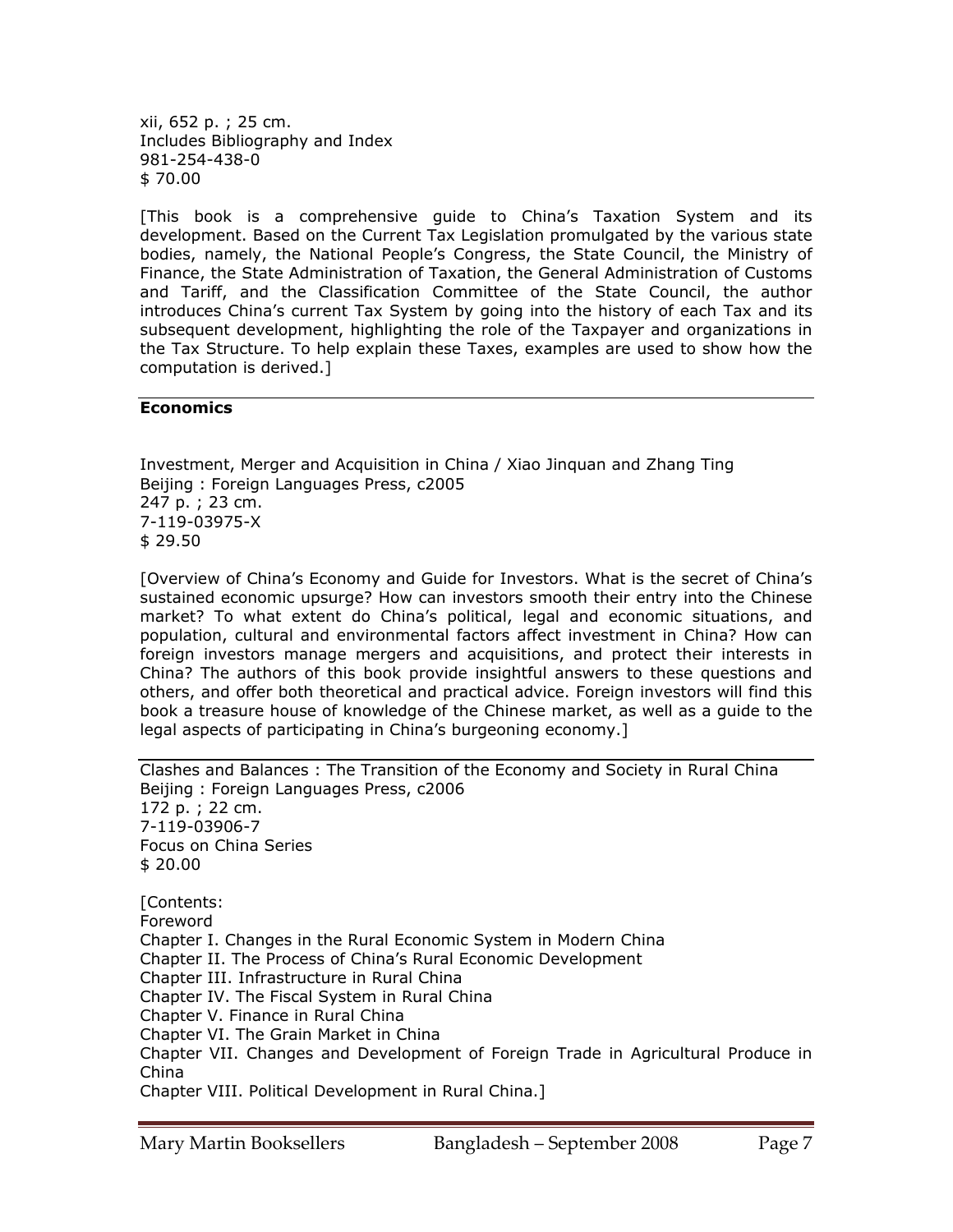Tourism and development in Yunnan / Edited by Sam Mitchell China : Yunnan fine arts publishing house, c2003 vii, 396 p. ; 24 cm. 7-80586-963-4 Yunnan through foreign students' eyes – Volume 1 \$ 35.00

[This first volume is entitled Tourism and development in Yunnan. Within are essays that explore the promises and perils that accompany Yunnan's tourism development, including impacts on local peoples and the environments which they inhabit. Others discuss development issues, such as China's reproductive policy, deaf education in Yunna, rural microlending projects, agricultural change, and music education as a means of inculcating social norms and values. Geographically and ethnographically, these papers encompass a cross-section of Yunnan's many ecological zones and minority peoples. Our intention in publishing examples of our students work is to inspire others to examine the many potential topics of interest in Yunnan today. Future volumes will include minority issues in Yunnan and Arts in Yunnan. We hope that you will find them rewarding and informative reading. Ideally, they may further a greater appreciation for the unique cultural and physical landscape that is Yunnan.]

Ethnic minority issues in Yunnan / Edited by Sam Mitchell China : Yunnan fine arts publishing house, c2004 ix, 385 p. ; 24 cm. 7-80695-068-0 Yunnan through foreign students' eyes – Volume 2 \$ 35.00

[This second volume is entitled Ethnic minority issues in Yunnan. It includes papers that concern Yunnan's minzu, her ethnic minority nationalities, including education systems and new models for schools in minority areas, the loss of traditional cultures, including the Dongba shamanism of the Naxi people, preservation and policy in Lijiang, Naxi women and the economy of the Lijiang Naxi, tourism among the Mosuo, impacts on the traditional lifestyles of the Jinuo people of Xishuangbanna caused by the creation of fores reserves and the efforts of the Menglun Botanical Gardens, Dai indentity in Xishuangbanna, studies of China's newly instigated village elections, the search for an ancestral home and traditional folk tales by a returned Hmong (Miao) refugee, studies of the Yi, the Zhuang, the Tibetans, and the very notion of identity itself. This volume is a diverse compilation of papers that not only discuss the various ethnic groups involved, but the changes that are occurring in their lives today, in an ever-modernizing and inter-connected Yunnan, China, and the world. We hope that you will find these papers insightful and that they will spur others to examine further topics in the diverse and rapidly changing human landscape and the role of identity formation in both Yunnan and our own lives.]

# **Environment**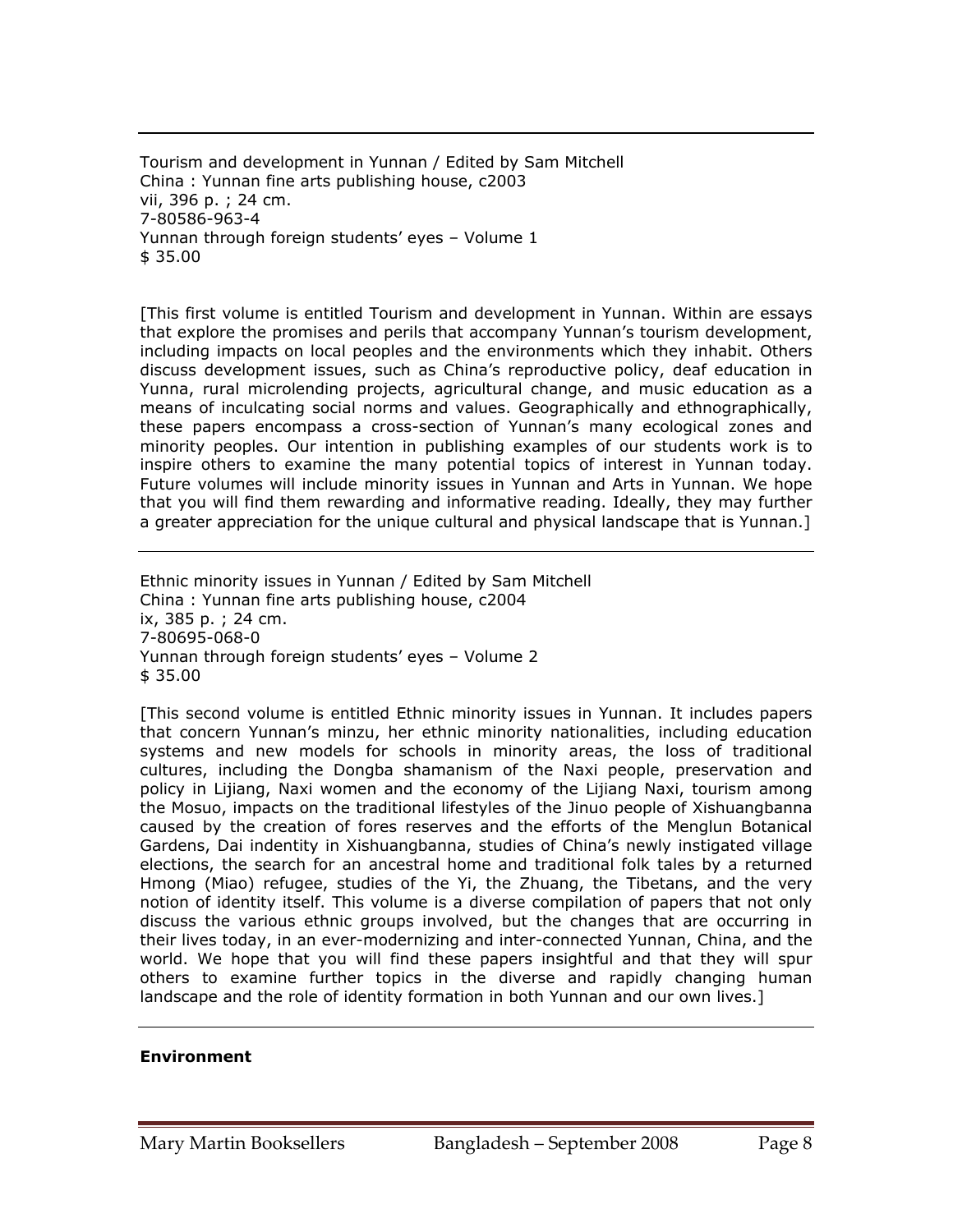A Checklist on the Classification and Distribution of the Birds of China / Edited by ZHENG Guangmei Beijing : Science Press, 2005 xiv, 426 p. ; 27 cm. 7-03-015160-7 In Chinese and English \$ 20.00

China endemic Birds / Edited by Lei Fumin and Lu Taichun Beijing : Science Press, 2006 640 p. : ill. ; 27 cm. Inlcudes Bibliography and Index Ornithological Monograph Series 7-03-014512-7 \$ 55.00

Studies on Birds and their Ecology in Northeast China Beijing : Science Press, 2006 xiv, 674 p. : ill. ; 27 cm. 7-03-016697-3 In Chinese and English \$ 50.00

Landscapes of Diversity : Indigenous Knowledge, Sustainable Livelihoods and Resource Governance in Montane Mainland Southeast Asia [Proceedings of the III Symposium on MMSEA 25-28 August 2002, Lijiang, P.R. China] / Edited by Xu Jianchu and Stephen Mikesell Yunnan : Yunnan Science and Technology Press, c2003 v, 608 p. : ill. ; 30 cm. Includes Index. 7-5416-1859-4 \$ 65.00 [Contents : **Introduction** Overview Country Perspectives Topic 1 : Nature Reserves, Forests and Non-Timber Forest Products Topic 2 : Local Governance in Natural Resource Management and Biodiversity Conservation Topic 3 : Agro-Biodiversity in MMSEA Landscape Topic 4 : Participatory Watershed Management Topic 5 : Rural Knowledge and Indigenous Knowledge Topic 6 : Multi-Functionality of Mountain Ecosystems List of Acronyms **Contributors** Index.]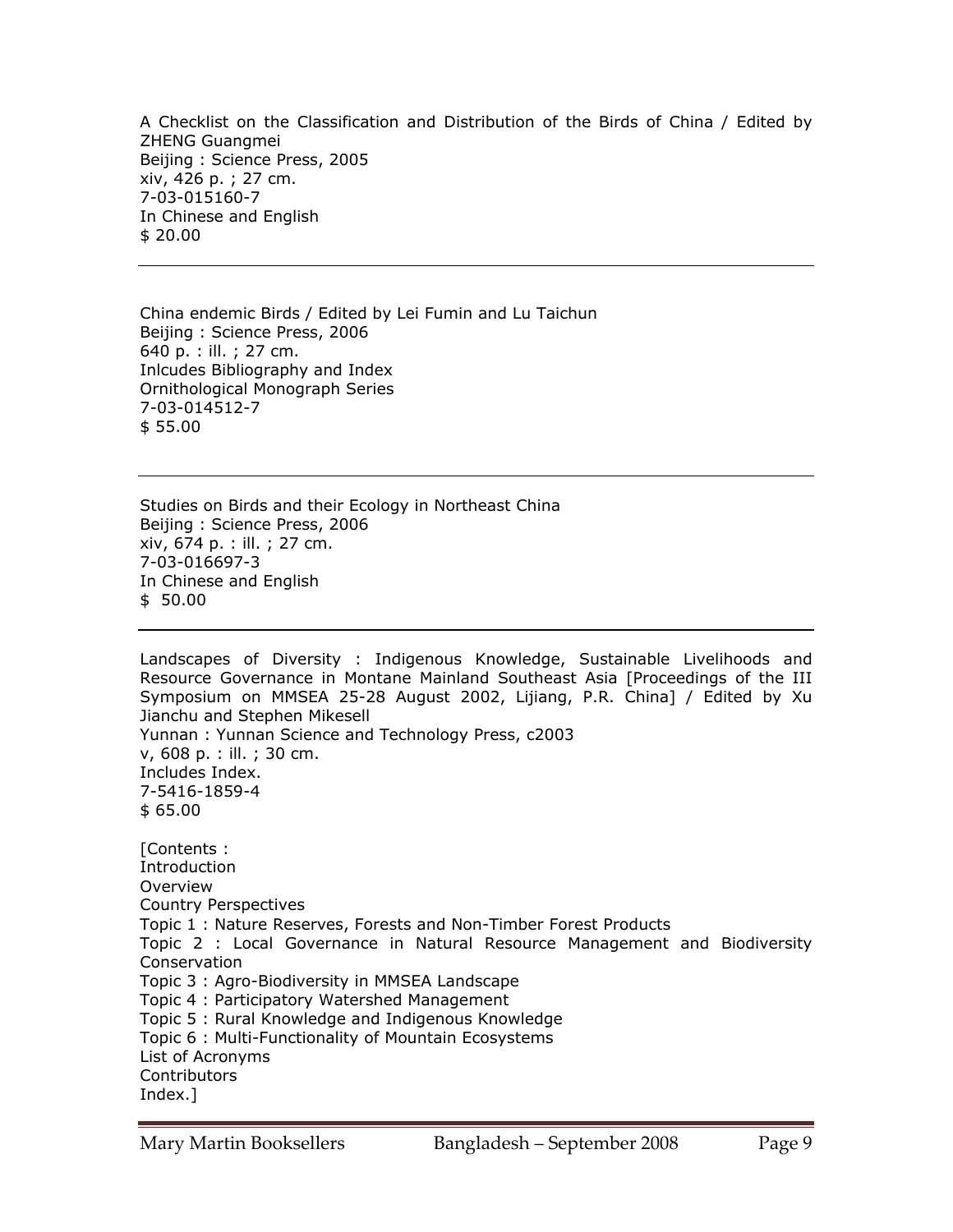-----------------------------------------------------------------------------------------------

People and forests : Yunnan Swidden agriculture in human – ecological perspective / Yin Shaoting [Translated by Magnus Fiskesjo] China : Yunnan education publishing house, 2001 560 p. : ill. ; 23 cm. Includes bibliography. 7-5415-1959-6 \$ 30.00

[Contents: Part 1: History, distribution and typology Part 2: Traditions of Swidden agriculture Part 3: Comparative research Part 4: Culture, nature and Development.]

## **History**

The Zheng He Epic / Edited by Tan Ta Sen and Chia Lin Sien Yunnan, China : Yunnan People's Publishing House, Yunnan Fine Arts Publishing House and Aurora Publishing House, c2005 362 p. : ill. ; 38 cm. 7-5414-2603-2 English Version 1. Zheng… II \$ 140.00 [Contents: Preface Chapter 1. A Great Man in Chinese History and the Pride of the Chinese Nation Chapter 2. Hero on the Seas Set Foot on the Four Corners of the Earth Chapter 3. Envoy of Friendship Leaves Centuries of Glory Epilogue

Postscript.]

Encountering Macau :A Portuguese City-State on the Periphery of China, 1557-1999 / Geoffrey C. Gunn Singapore : Geoffrey C. Gunn, 1998 xvi, 212 p. ; 23 cm. Includes Bibliography and Index. 99937-705-3-1 \$ 34.00

[This book is the most sophisticated and comprehensive account in English of Macau's evolution. Gunn shows how the territory began as gateway between East and West at the beginning of the emergence of global trade networks, progressed to become a more conventional colony before converging with the economic and social trends in the Chinese mainstream. Now newly updated, it is essential reading for students of the transformation of the South China region." (James Cotton, Professor of Politics, University of New South Wales/Australian Defence Force Academy)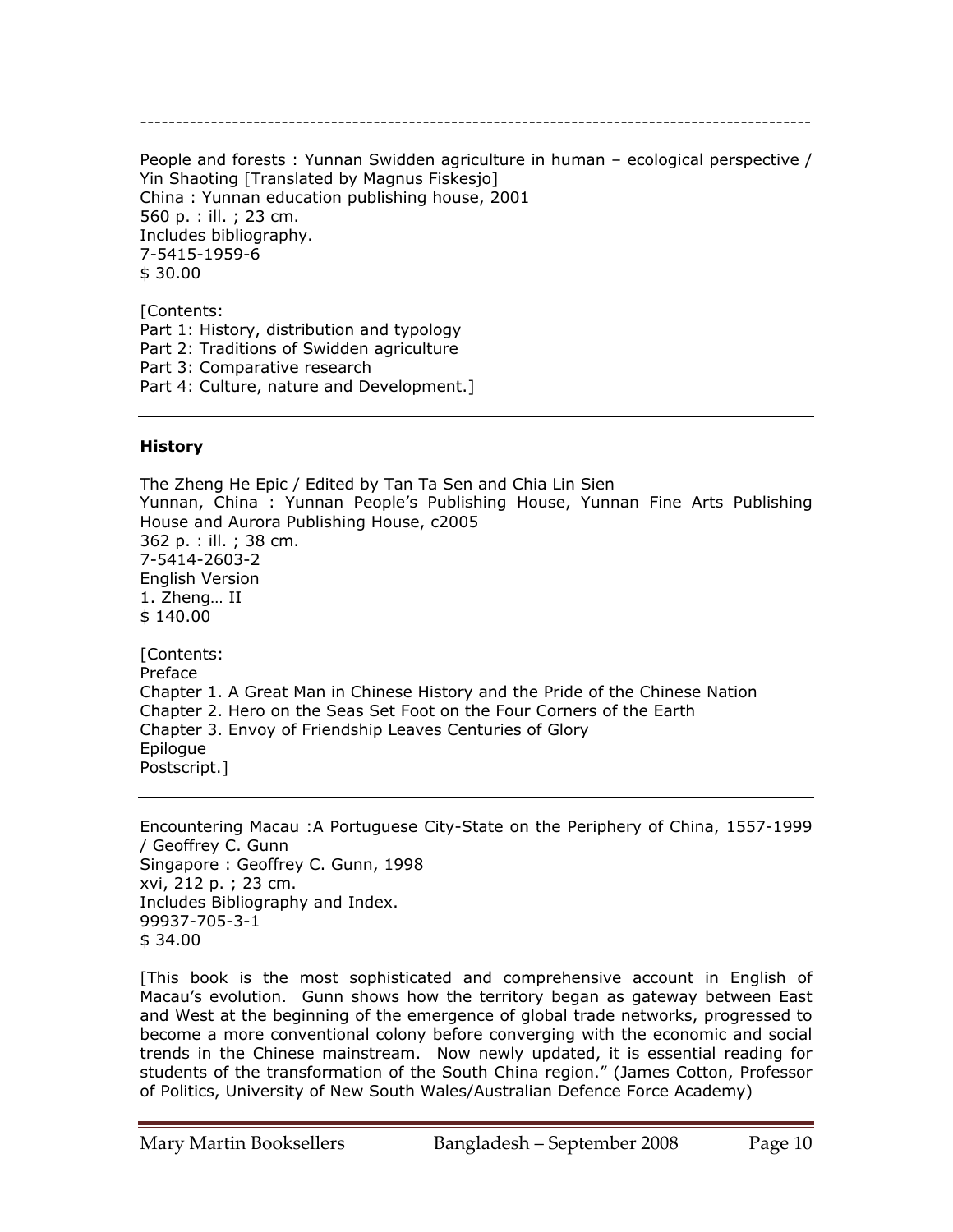"An excellent and authoritative book, for which there is no alternative. It is a must read for everybody with affection for this unique city." (R.D. Cremer, International History Review)]

-----------------------------------------------------------------------------------------------

Zheng He and Maritime Asia Singapore : National Library Board, c2005 156 p. : ill. ; 26 cm. Includes, Bibliography, Index and Maps 981-05-3904-5 1. Zheng He, 1371-1435 2. Explorers-China-Biography 3. Merchant marine—China—History 4. China-Commerce-Asia-History 5. Asia-Commerce-China-History \$ 25.00 [Contents: Preface Zheng He Two Thousand Years of Maritime Trade From Humble Palace Assistant to Grand Eununch 1,700 Ocean-going Ships in Two Years Traversing "Immense Water Spaces" Invoking "The Guardian Spirits of the Magnetic Compass" Southeast Asia-Where Zheng He's Presence Lingers South Asia-One of China's Oldest Maritime Trade Partners Sailing to Asia's Westernmost Frontiers The End of a Brief and Brilliant Age of Maritime Adventure The Legacy of Zheng He Bibliography Index Acknowledgements.]

China in the World Anti-Fascist War / Peng Xunhou Beijing : China Intercontinental Press, 2005 174 p. : ill. ; 23 cm. 7-5085-0700-2 \$ 18.00

[Contents:

Preface

Chapter I. By opening the first large battle-field against fascism, china raised the curtain on the International antifascist war.

Chapter II. China's sustained war against Japan disrupted Germany, Japan and Italy's strategic plan, while providing support and cooperation to the European and Asian / Pacific war against Fascism. China became the East's major battleground in the fight against Japanese Fascism.

Chapter III. China's Anti-Japanese battlefront was a significant strategic support, a rear base and military intelligence base for the Allied forces in the Asia-pacific region, directly assisting and cooperating with the allied forces in the Anti-Fascist struggle.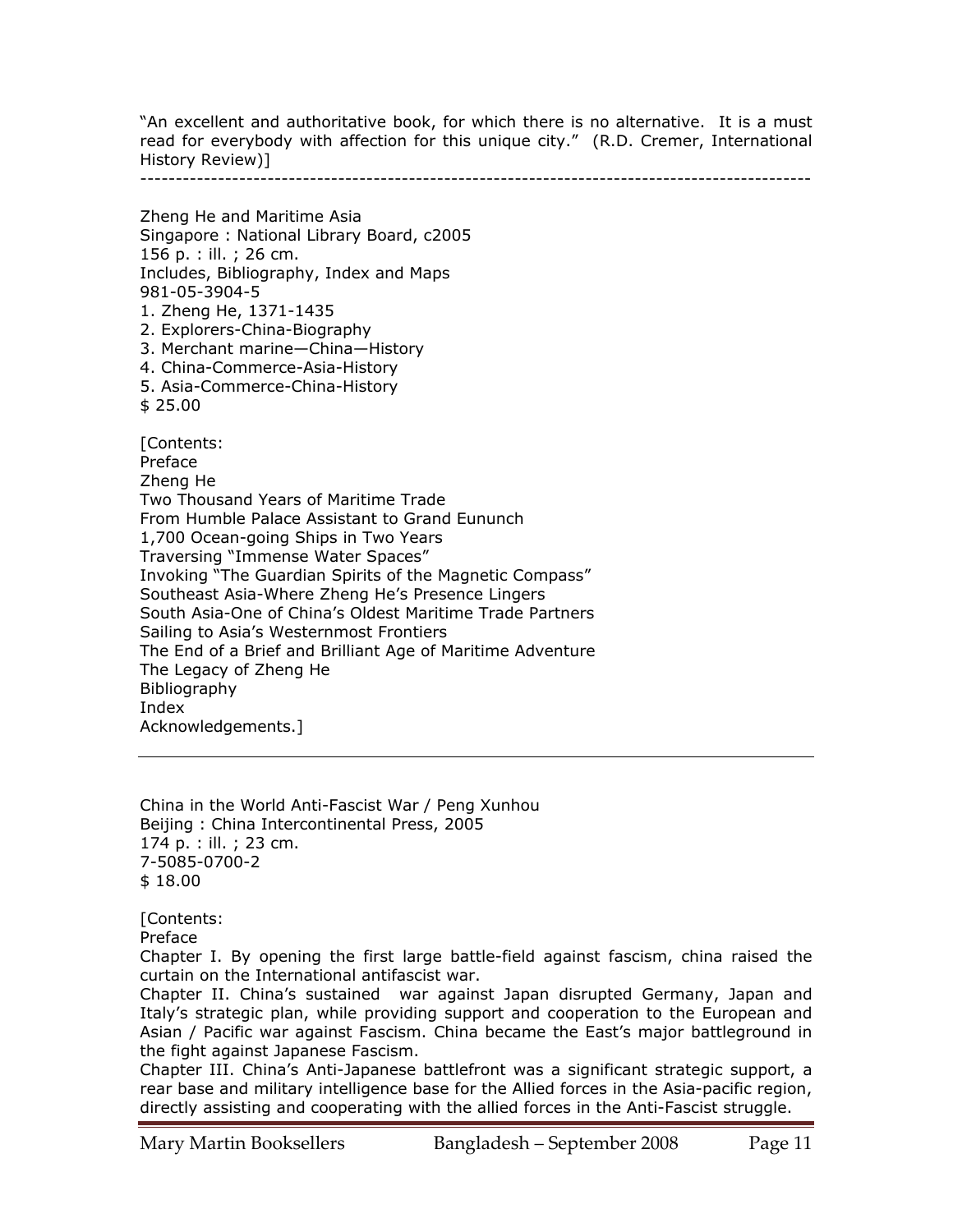Chapter IV. The Whole range of unique military theory and experience of defeating a stronger enemy gained from China's anti-Japanese war greatly enriched the theory of the world Anti-Fascist war.

Chapter V. China made great contributions to the establishment of the world's Anti-Fascist United Front, and Established itself as a major country.]

Tibet : Sacred, Mysterious, Ancient, Primitive – Large-Scale documentary – NTSC – DVD 5 (8 DVDs) China : S.N., 2005 China Series 7-88408-910-6 \$ 100.00

[This documentary presents the mysteriousness of Tibetan Buddhism, the greatness of Tibetan history, the grandeur of its architecture and countless treasure, displaying primitive Tibetan culture and wonderful and magnificent snow plateau landscape, full of wonders and fascination.]

Enjoying Everyday in China : Interviews with Wives of Ambassadors to China / Compiled by He Qiuju Beijing : China Intercontinental Press, 2006 122 p. : ill. ; 23 cm. 7-5085-0907-2 \$ 26.75 ----------------------------------------------------------------------------------------------- Muslim enterprises of China - I / Edited by Wu Xiaojing

Beijing : Morning glory publishers, 2006 179 p. : ill. ; 30 cm. 7-5054-1533-6 \$ 178.00

This picture album is published in four languages – Chinese, English, Arabic and Hui Language. With both pictures and excellent texts, this picture album records the great changes of Muslim enterprises and the unique experiences of Muslim entrepreneurs, and shows the outstanding achievements in different fields made by Muslim entrepreneurs under the leadership of the party.

The picture album introduces some old famous enterprises with a history of 100 years, as well as new enterprises that emerged to meet the needs o the market economy. Some enterprises have devoted themselves to the operation of traditional trades, injecting new connections to the famous-brand Muslim products; and others have blazed new ways in new – and high – tech fields. Entrepreneurs have worked hard in their respective fields, and some of them have become pioneers in China as well as in the world, playing more and more important roles. But they have never forgotten to serve the country after being rich. They show great concern about public welfare, help the poor people and offer financial support to those with difficulties, displaying their unremitting efforts and upright and kind spirits. They are the heroes of the times and the glory of Muslim. Their achievements fully reflect the party's national policy, and prove that Muslim enterprises are an important component part of the Chinese economy, and a significant force in Promoting social stability, and in building a harmonious society.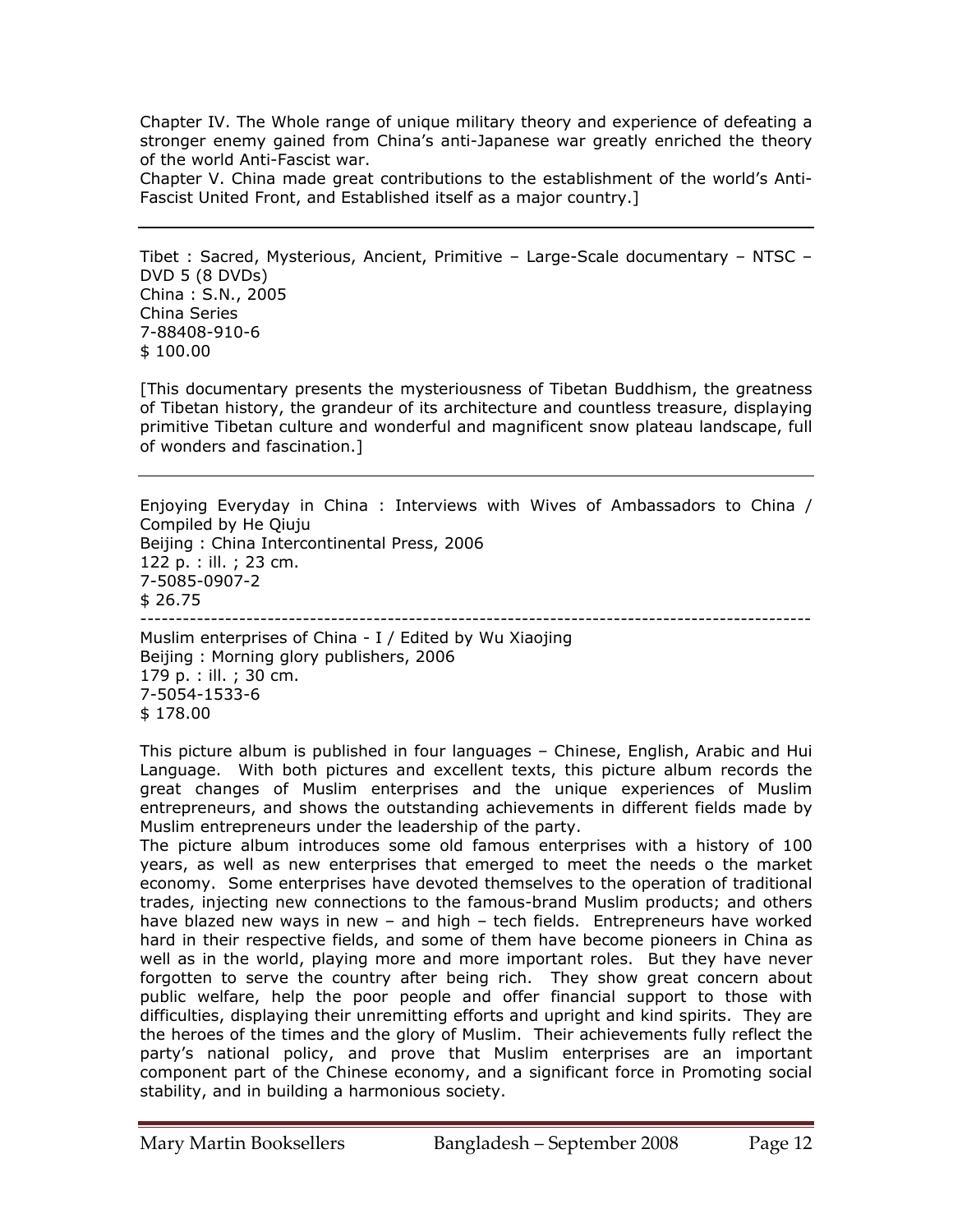This picture album, which provides a rare and good opportunity for Muslim enterprises to display their achievements and promote their images, is actually a broad platform for the friendly exchanges between the Chinese Muslim enterprises and the people in the world. The publication and distribution of this picture album has an important realistic and historical significance in implementing State President Hu Jintao's instructions on further developing friendly cooperation in all fields between China and the Arabic countries, on strengthening international economic and cultural exchanges, on coordinating the strategic decision on the great development of the west regions, on inviting foreign business chances and foreign capital, and on introducing China's Muslim enterprises and Muslim entrepreneurs to other countries in the world, especially to Arabic and Islamic countries, so as to make other countries understand China, and let more Chinese Muslim Enterprises and Muslim entrepreneurs enter the world market.]

The Jews in Harbin / Edited by Qu Wei and Li Shuxiao Beijing : Social Sciences Documentation Publishing House, 2003 235 p. : ill. ; 30 cm. Includes Bibliography 7-80190-078-2 \$ 45.00 [Contents: **Inscriptions** Preface I. The Shores of the Songhua River-Paradise for Jews in the Far East II. "Where My Heart Rests is My Home" –The Economic Miracle Created by Jews in Harbin III. Emissaries of Western Knowledge and Technology-Jews and their Contribution to Harbin's Culture IV. Jews Living in China and their Ties to Harbin V. Traces of the Jewish Community in Harbin VI.Recent Visits by Jews and their Friendship for Harbin 1. The Historical Chronological Table of Harbin Jews 2. Notes 3. Bibliography Postscript.]

Footprints of Foreign Explorers on the Silk Road / Compiled by the Information Office of Xinjiang Uygur Autonomous Region of China Beijing : China Intercontinental Press, 2005 177 p. : ill. ; 30 cm. 7-5085-0706-1 \$ 50.00

[Contents:

1. A Tie that Connected the Civilizations- Opening of the Silk Road and Cultural Exchanges between the East and West

2. Footprints Hidden in the History-Treasures and Colorful Ethnic Customs

3. Looking for Lost Civilizations-the Footprints of Foreign Explorers on the Silk Road

4. Uncovering the Ancient Towns and Buried Treasures-Turfan

5. The Splendid Arts and the Great Calamity of Frescos – Kucha and Baicheng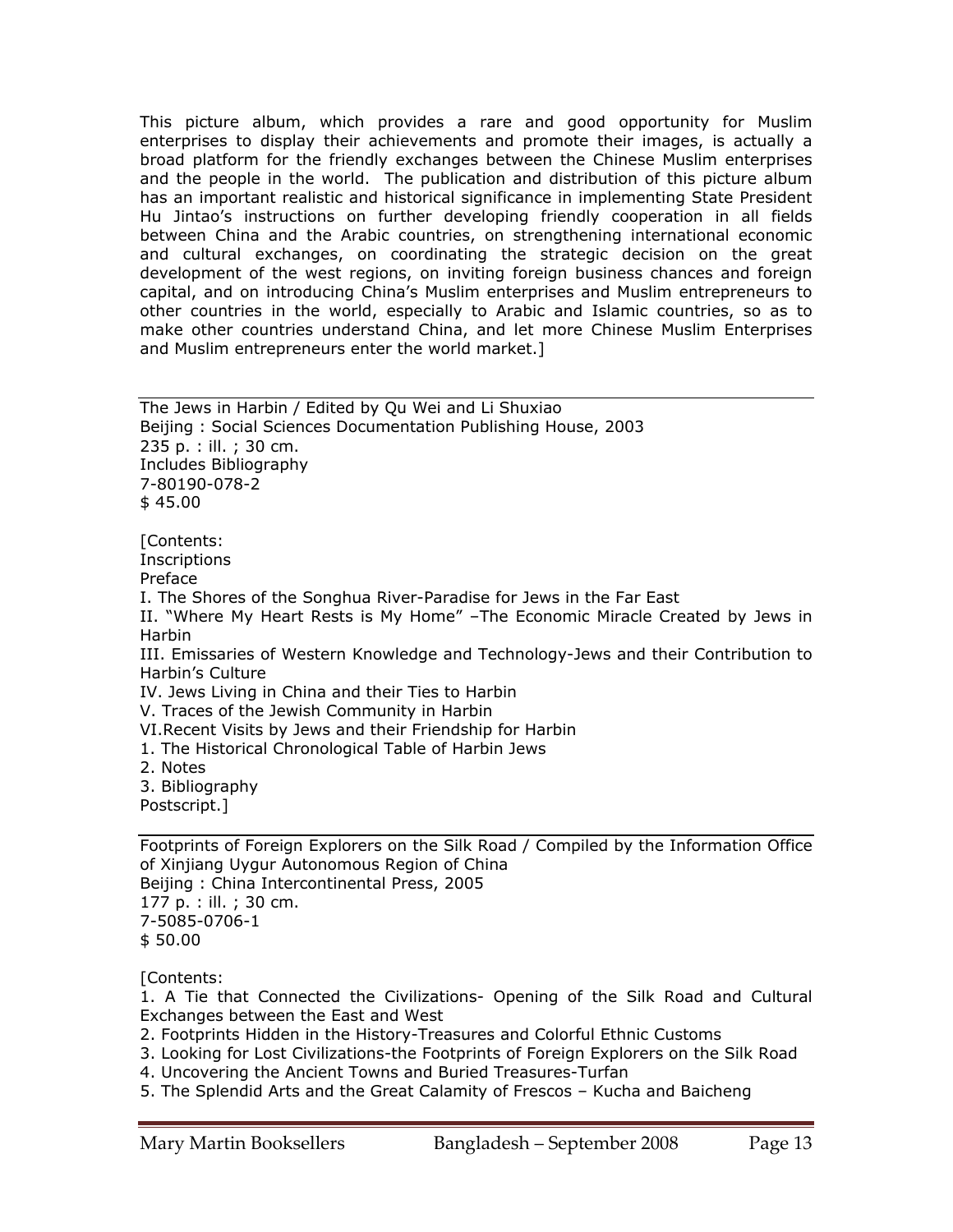6. The Thousand-year Mystery and Hundred-year Arguments – Loulan, Lop Nar and Tarim

7. A Commercial Center and Its Charms in the Eye of Explorers – Kashgar

8. Uncompleted Exploration and Echo from the Desert –Hetian

9. Swedish-Sino Northwest China Scientific Expedition – A Successful Moving University.]

Celebrated Residences of Old Beijing China : S.N., 2005 132 p. : ill. ; 25 cm. 7-5300-0291-0 In Chinese and English \$ 20.00

[Contents: Former Residences of Historical Figures Quadrangle Houses Private Gardens Residences of Princes Western-Styled Villas Built in the Qing Dynasty and Early Republic of China Distribution of Celebrated residences of Old Beijing.]

A plant hunter in Tibet / F. Kingdon-Ward 2nd imprint Bangkok : Orchid press, c2006 317 p. ; 21 cm. Includes index. 974-524-087-7 \$ 25.00

[This account of plant hunter and explorer Frank Kingdom-Ward's 1933 expedition to the south-eastern corner of Tibet was as significant for his geographic revelations as its was for the wealth of plant species with which he retuned. On this journey Kingdon-Ward reached as far as the Salween River, a particularly remote area of Tibet nor previously known or mapped in the west. His lively descriptions of the grand mountain ranges he traversed, the hardships overcome and the plants, fauna and people he encountered are complemented by spectacular photographs. The recollection of such adventures as his sojourn in a remote Buddhist gompa, the frontier justice meted out to a suspected murderer and many other tales en route make this a gripping and informative read for the Tibetologist, botanist and armchair explorer alike.]

-----------------------------------------------------------------------------------------------

Old Photos of Fuzhou Beijing : People's Fine Arts Publishing House, 2000 127 p. : ill. ; 26 cm. 7-102-02191-7 \$ 20.00

[Contents: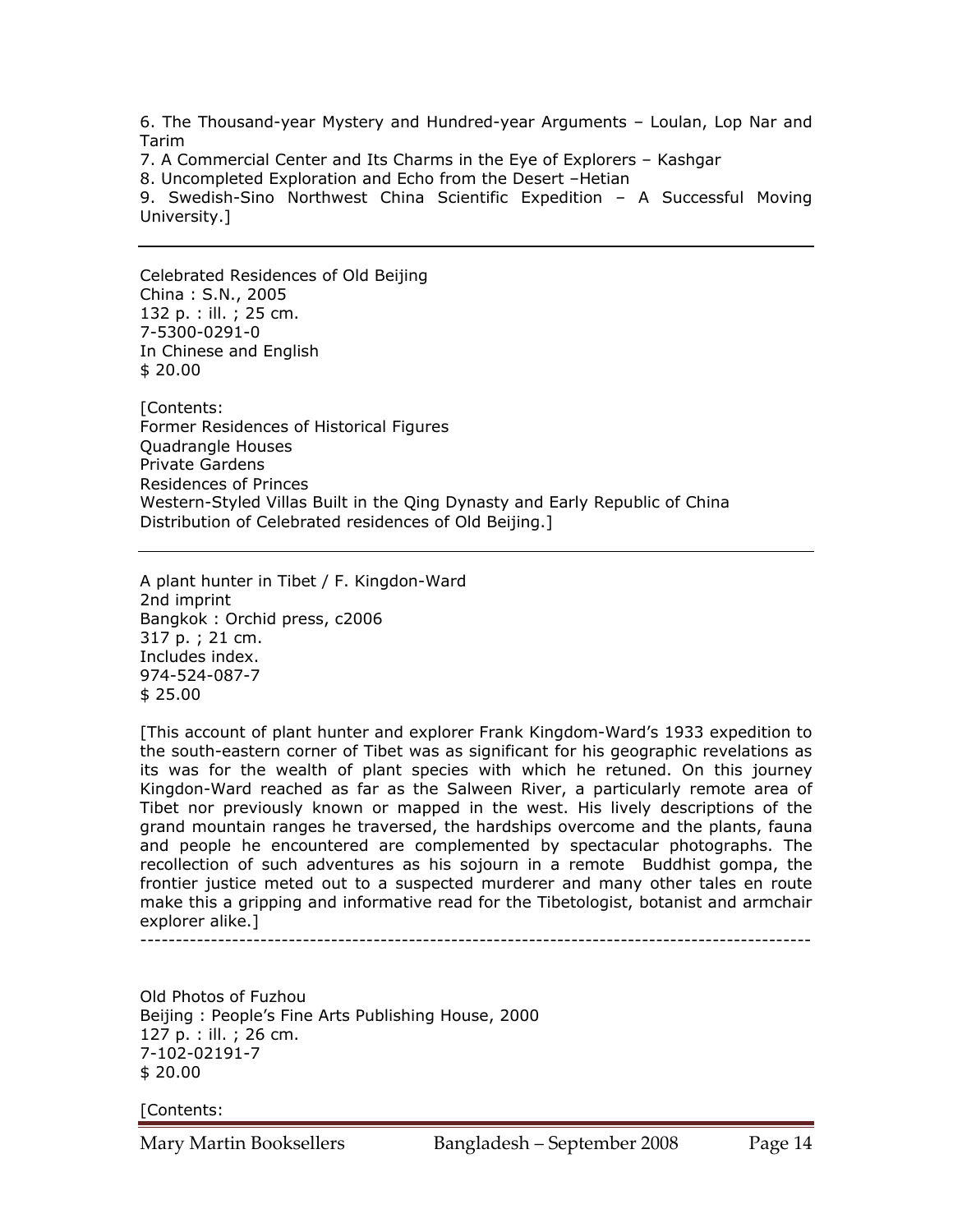# Preface

I. Fuzhou City Before 20 Century & Its Streets in 1920-30's

II. The Minjiang River-River of Mother

III. Scenic Spots & Historical Resorts in Fuzhou

IV. Major Historical Events in Modern Fuzhou

1. Five Treaty Ports for Trade

2. Establishment of Fuzhou Shipyard-Cradle for Modern Chinese Navy

3. Sino-French War in the Majiang River

4. The 1911 Revolution & Fuzhou Recovery Battle

5. Ban on Japanese Goods During the May  $4<sup>th</sup>$  Movement

6. Anti-Japanese & Anti-Chiang Kai-Shek "Fujian Incident" Launched by the 19th Route Army

7. Fuzhou & The Anti-Japanese War

8. Periods Between the Anti-Japanese War & The Establishment of People's Republic of China in Oct., 1949

V. Fuzhou: Pioneering in New Education

VI. Who's who in Fuzhou

VII. Hometown of Overseas Chinese & Taiwan Compatriots

VIII. Folk Customs & Way of Life in Fuzhou

Postscript.]

Filming As War Clouds Loom in 1937-6,000 km with a Cinecamera / Sun Mingjing ; Translated by Sun Jianqiu Beijing : Foreign Languages Press, c2006 319 p. : ill. ; 24 cm. 7-119-04492-3 \$ 19.75

The Old Lifestyle in Suzhou / Text by Liao Ping ; English Translation by Tang Bowen ; Compiled by Lan Peijin ; Edited by Lan Peijin ; Paintings by Zhou Wenyong ; Designed by Yuan Qing Beijing : Foreign Languages Press, c2006 173 p. : ill. ; 21 cm. 7-119-04389-7 In Chinese and English \$ 25.00

Shanxi Businessmen-DVD – A 8-Part TV Documentary – A Special Program on CCTV-2, A Gold Eagle Award Lengthy Documentary Produced by Thoughtdannce, Beijing Running Time : 360 Minutes (8x45M) Chinese and English Subtitles - Narration in Chinese DVD (4 Discs) 7-88071-212-7 \$ 60.00

[Brief Introduction : Shanxi businessmen are the earliest businessmen in Chinese history. Their emergence can be dated back to four or five hundred years ago. In their heyday during the Ming and Qing Dynasty, Shanxi businessmen, as a business bloc was on the top of the ten business blocs in China. Pursuing commercial integrity as their cardinal principal, having the strong backing of abundant capital, and with far-sighted management, they explored a variety of business scopes and markets.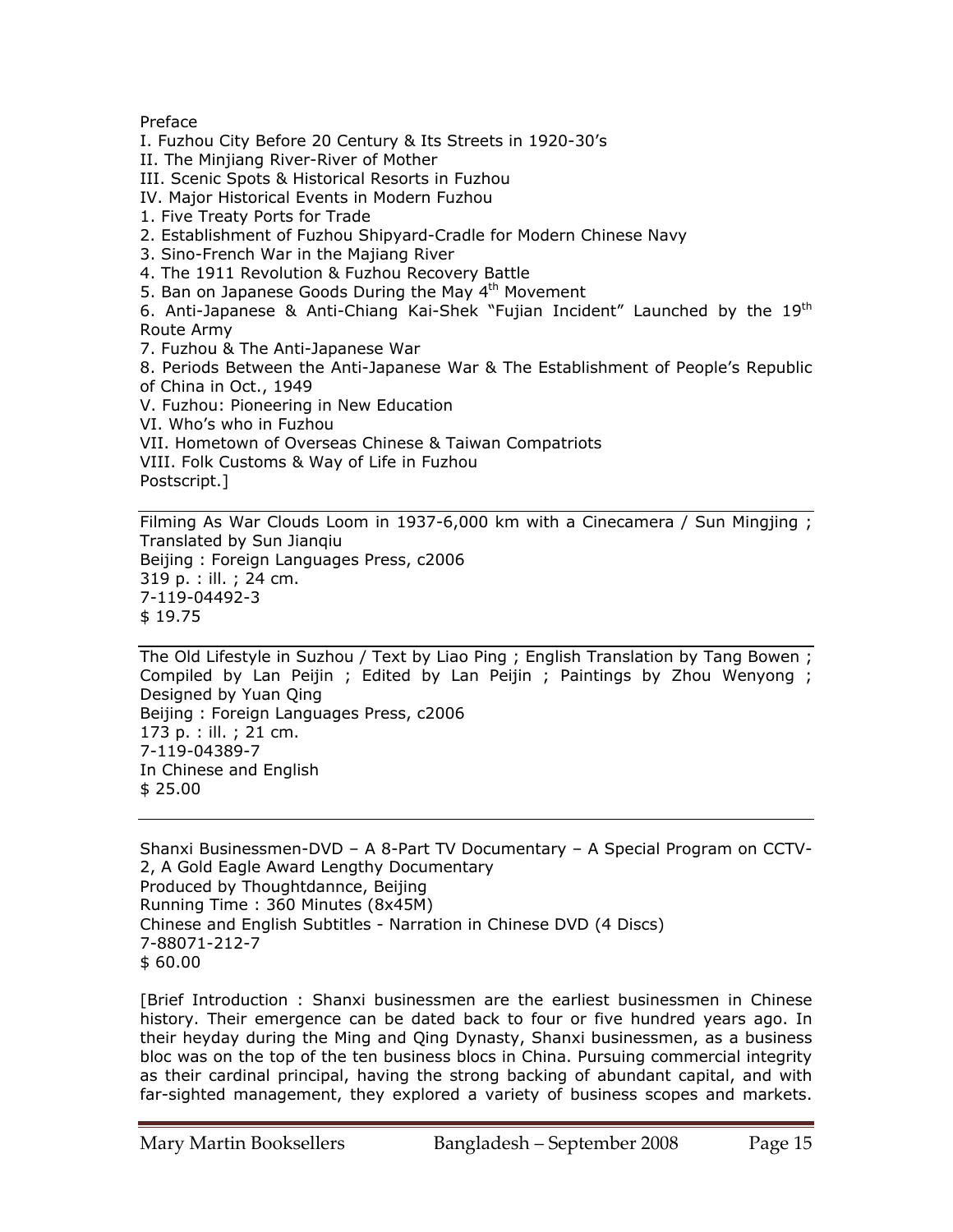Their business firms covered salt, iron, cotton, cloth, furs, silk, tea and financial establishments, etc, spreading all over the country and even reaching as far as Europe, Japan, South-east Asia and Arabian Countries. They had been holding a dominant position in the business of world of China for 500 years.

As a full coverage of the history and commercial culture of Shanxi businessmen, this 8-part TV series is a representative work of Chinese documentaries. Its vivid storytelling, exquisite frames and simple and pure background music will lead you to feel and understand the traditional oriental businessmen as well as the profound Confucian culture.]

The Jews in China / Compiled and Edited by Pan Guang Beijing : China Intercontinental Press, 2005 241 p. : ill. ; 30 cm. Includes Bibliography 7-5085-0750-9 In Chinese and English \$ 66.00 [Contents: Foreword for the 2005 Edition Preface I. Jews in Ancient China: The Case of Kaifeng II. From Baghdad to Hong Kong and Shanghai: The Sephardi Experience III. The Second Homeland: Russian (Ashkenazi) Jews in China IV. Haven for Holocaust Victims from Nazi Europe V. The Historical Pages of Traditional Friendship between the Chinese and Jewish People VI. Jews in China: A Hot Topic of Academic Research and Public Interest Notes Bibliography Acknowledgements.]

Selected works of Deng Xiaoping – Volume I (1938-1965)  $2^{nd}$  ed.  $1^{st}$  ed. 1994 by the people's publishing house, Beijing], 1995 Beijing : Foreign languages press, c1995 373 p. ; 24 cm. 7-119-01456-0 \$ 10.00

Selected works of Deng Xiaoping – Volume II (1975-1982)  $2^{nd}$  ed.  $[1^{st}$  ed. 1994 by the people's publishing house, Beijing], 1995 Beijing : Foreign languages press, c1995 434 p. ; 24 cm. 7-119-00167-1 \$ 10.00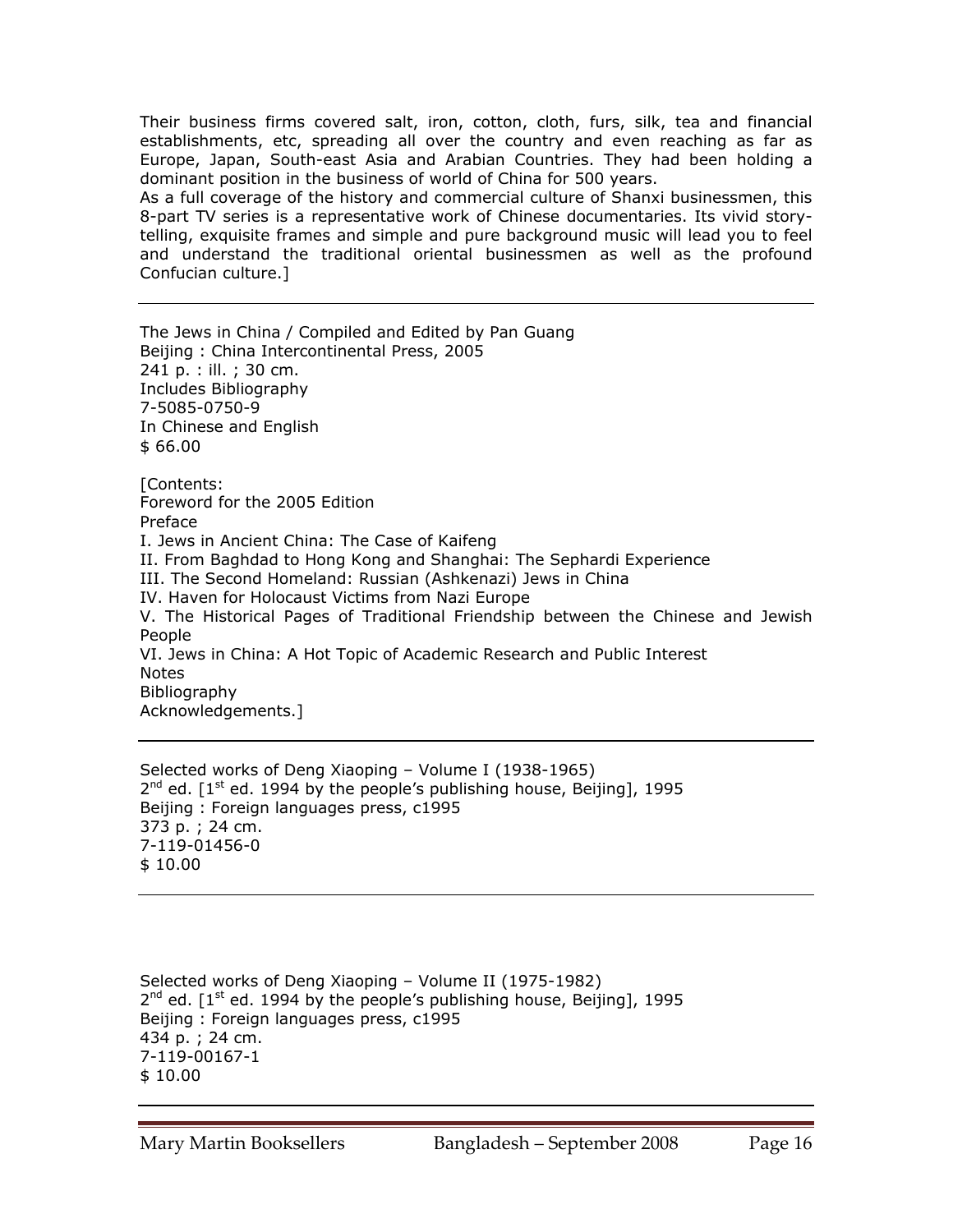Selected works of Deng Xiaoping – Volume III (1982-1992) Beijing : Foreign languages press, 1994 400 p. ; 24 cm. 7-119-01689-X \$ 10.00

Inner Mongolia : The horseback people Beijing : Foreign languages press, c2006 265 p. : ill. ; 25 cm. 7-119-04214-9 Panoramic China \$ 29.50

[The history of the Mongol people was forged on horseback, a history full of conquests and achievements, producing the most outstanding hero of his age Genghis Khan. Mounted on horseback, Genghis Khan and his descendents, in resolute, daring and unconstrained style, "wrote" a splendid chapter crossing centuries. They are the Mongol people's eternal pride. Today, the Mongols have come down from the saddle and are advancing hundreds of times faster than the fastest horse that ever galloped over the grasslands. They may not enjoy the same resounding name that Genghis Khan one did, but thanks to their wisdom, they are making achievements that Genghis Khean could never have even dreamed of. Their political, economic and cultural contributions are adding an important page to Mongol annals. They have surpassed Genghis Khan by far.]

Shanxi : Merchants and their residences Beijing : Foreign languages press, c2006 277 p. : ill. ; 25 cm. 7-119-04324-2 Panoramic China \$ 29.50

[Shanxi province, called "Jin" for short, lies on the loses plateau, a land of varied topography, crisscrossed by gullies, and dubbed a "world created by a crazy god." But, tucked away in this land of yellow earth stand many magnificent ancient courtyards, their owners mostly Shanxi merchants – a unique group of businesses tycoons in China. Through its lively text and illustrations, this book takes the reader through the various courtyards throughout Shanxi, focusing on architectural arts, culture and customs and revealing many old family stories. It brings home to the reader the hardships endured by the courtyard owners when they started up in business, the rise and and fall of Shanxi merchants over the centuries and the political, economic and historical reasons for this.]

Tianjin : Lustrous pearl of the Bohai Gulf Beijing : Foreign languages press, c2006 238 p. : ill. ; 25 cm. 7-119-04185-1 \$ 29.50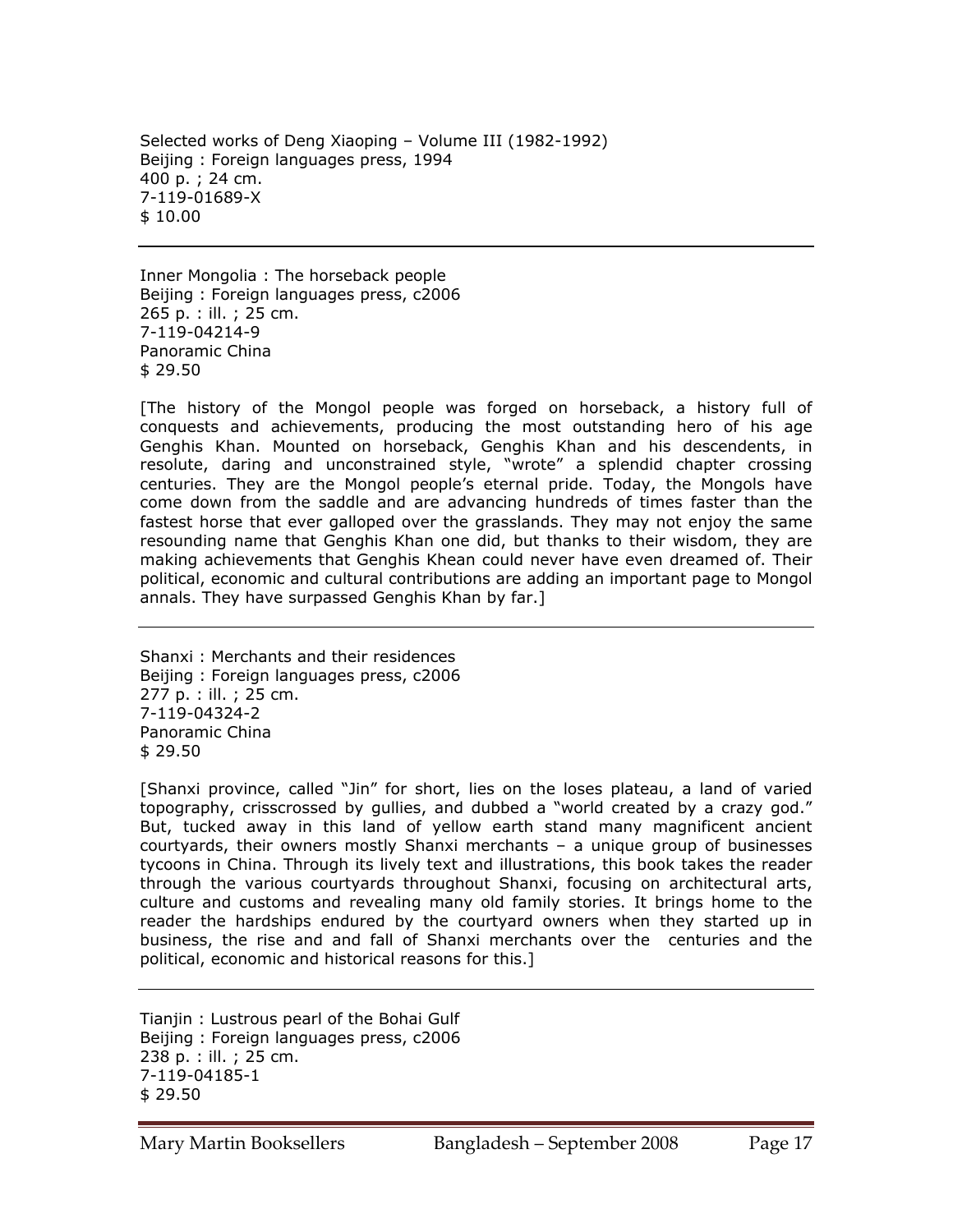[Tianjin, pioneering seaport metropolis, city of inventive past and unique culture. Inspired, perhaps, by the dancing waters of the Bohai Gulf, Tianjin became: a naval pioneer-birth-place of modern shipyards and China's first submarine; a communications pioneer-a post-route to all parts and home China's first railway, postal service, cables and telephones; a cultural pioneer-with China's first university degree, museum, women's newspaper; a financial pioneer with its own "Wall Street," and industrial pioneer with world-class innovations. But pioneering has not obliterated tradition-Tianjin is a city of legend and age-old customs and cuisinenever more so that at Chinese New Year. These elements unite to make the commercial metropolis and major port of Tianjin. With 600 years of unique history and innovation, Tianjin is responding with confidence to the challenges of the  $21<sup>st</sup>$ century.]

Dutch Colonial Education : The Chinese Experience in Indonesia, 1900-1942 / Ming Govaars ; Translated by Lorre Lynn Trytten ; Foreword by Wang Gungwu Singapore : Chinese Heritage Centre, c2005 x, 272 p. : ill. ; 25 cm. Includes Bibliography and Index 981-05-4860-5 (HB) 981-05-4861-3 (PB) 1. Education -Indonesia-History-20<sup>th</sup> Century 2. Education and state-Indonesia -History-20<sup>th</sup> Century 3. Chinese-Indonesia-History-20<sup>th</sup> Century 4. Indonesia-Social policy \$ 48.00

[This study has won scholarly acclaim for its insightful analysis of a little-known area of Overseas Chinese history. It describes educational efforts for the Chinese population of the former Dutch East Indies. Education emerges as a touchstone of Dutch policy toward the non-European sectors of the population. Much attention is given to the differing social and economic status of the totok and peranakan groups within the Chinese population. Government schools are contrasted with the schools run by Chinese organizations. Based on government statistics and a wealth of historical detail, Ming Govaars tells a fascinating story which is relevant to the study of the Chinese in Indonesia, Overseas Chinese affairs in general, and the sociology of colonial societies.]

#### **Law**

Chinese Yearbook of Human Rights (Vol.2 2004) – Special Issue on EU-China Human Rights Network / Edited by the Steering Committee of the Network Beijing : Social Sciences Academic Press (China), 2006 704 p. ; 26 cm. 7-80230-078-9 In Chinese and English \$ 20.00

[Table of Contents Preface for Chinese Yearbook of Human Rights Introduction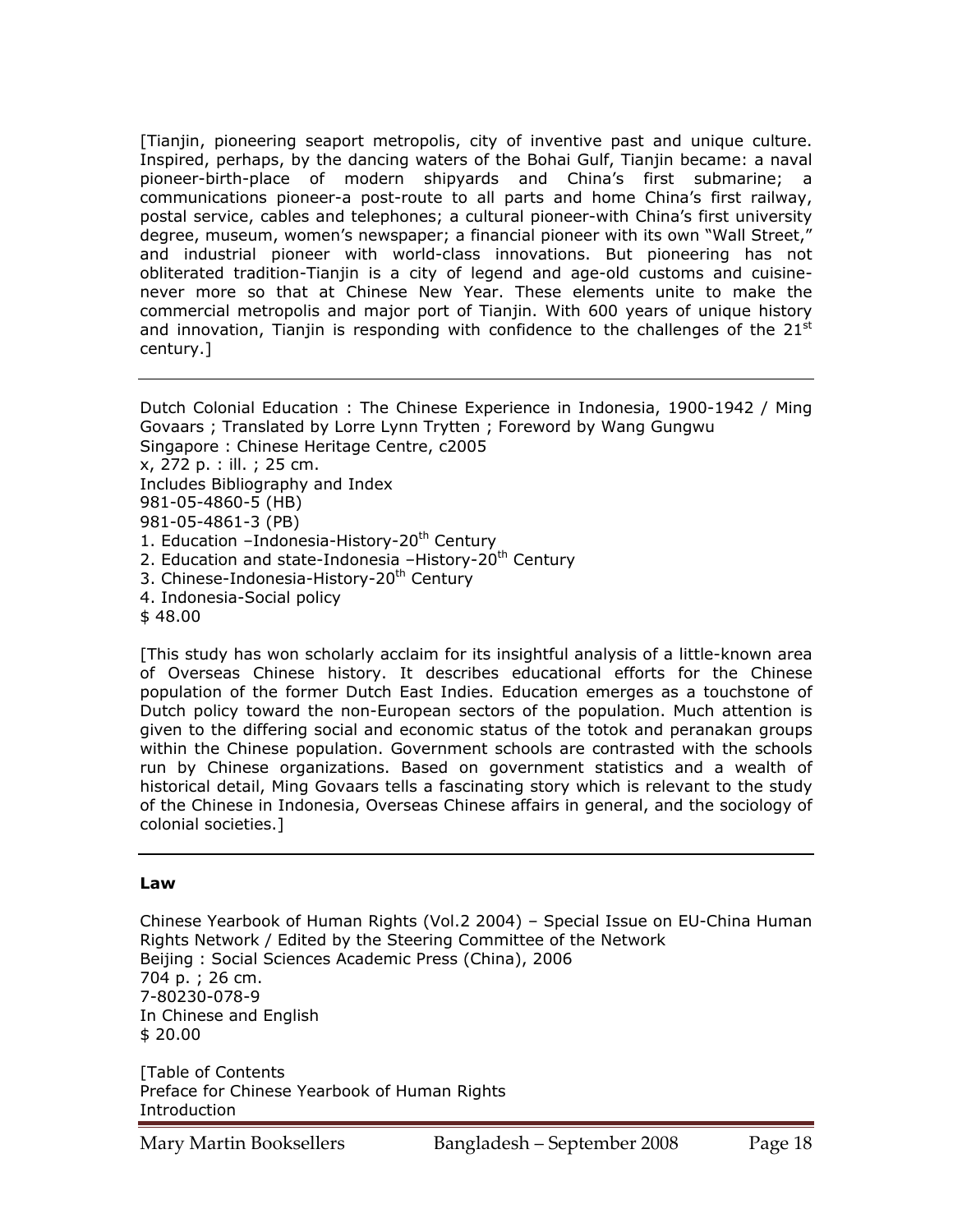EU-China Human Rights Network: Background Note Section One: Freedom of Association Section Two: Protection of Minority Rights Section Three: Capacity Building of NGOs, and Judicial Guarantee of Human Rights.]

HIV/AIDS in China : a Legal Assessment and a Factual Analysis / Li Dun Beijing : Social Sciences Documentation Publishing House, 2004 219p. ; 24 cm. 7-80190-285-8 In Chinese and English \$ 15.50

[Contents: Legal Assessments: Prevention and Control of HIV/AIDS Control of AIDS: The Institutionalized Structure and Central Legal Doctrines Reexamining China's Health System SARS and AIDS: The Chinese Case in the Context of Globalization Postscript.]

# **Linguistics**

Linguistic Essays by Yuenren Chao / Edited by Zong-ji Wu and Xin-na Zhao Beijing : The Commercial Press, 2006 1078 p. ; 21 cm. 7-100-03385-3 \$ 20.00

A Minimalist Approach to Long-distance Reflexives Beijing : HU Press, 2004 xii, 262 p. ; 23 cm. Includes Bibliography 7-81091-292-5 Monographs by Ph.D Holders, English Department, PLA UFL. \$ 15.00

The Semantics and Pragmatics of Bare Noun Phrases in Chinese Beijing : The College of Foreign Languages & Literature of Fudan University and Fudan University Press, 2005 227 p. ; 21 cm. Includes Bibliography 7-309-04449-5 \$ 8.00

[Table of Contents Preface Acknowledgements Chapter 1. Preliminaries Chapter 2. The Semantics of BNPs Chapter 3. A Discourse Analysis of BNPs Chapter 4. BNPs and Numerically Quantified Noun Phrases Chapter 5. Conclusion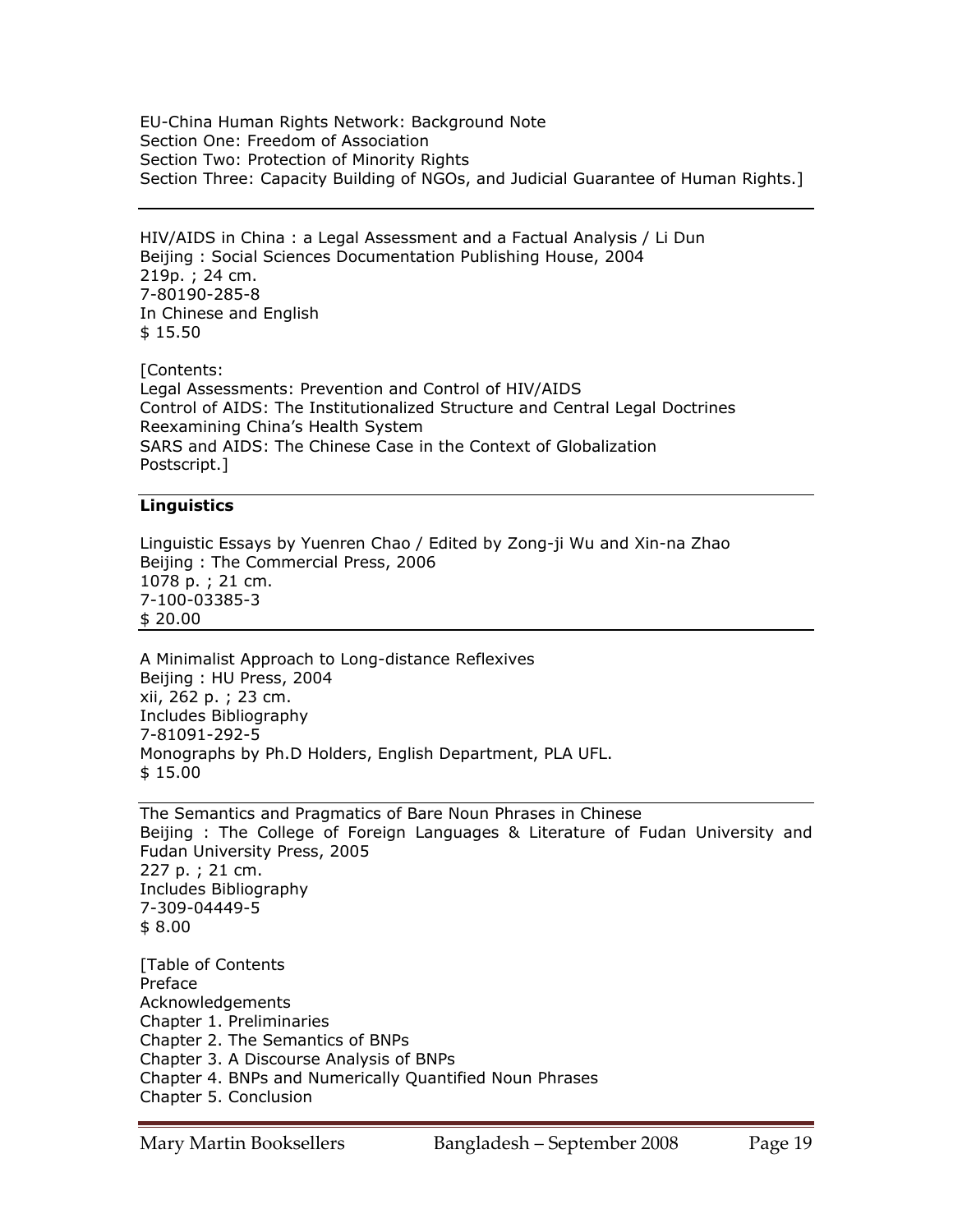Bibliography Appendix. Chinese Examples in Chinese Characters.]

The CLE Mental Lexicon : Nature and Developmental Pattern Beijing : HU Press, 2004 xii, 266 p. ; 23 cm. Includes Bibliography 7-81091-293-3 Monographs by Ph.D Holders, English Department, PLA UFL. \$ 15.00

[Contents: Chapter 1. Introduction: Shift in Attitude Toward the Lexicon Chapter 2. Literature Review: Studies of the Mental Lexicon Chapter 3. Experimental Design Chapter 4. Experiment 1: Results and Discussions Chapter 5. Experiment 2: Results and Discussions Chapter 6. Experiment 3: Results and Discussions Chapter 7. Conclusion Appendices References.]

# **Literature**

Objectification of Children in Henry James's Fiction Beijing : HU Press, 2004 x, 204 p. ; 23 cm. Includes Bibliography 7-81091-291-7 Monographs by Ph.D Holders, English Department, PLA UFL. \$ 15.00

[Contents: Chapter One. Introduction Chapter Two. Under the Aesthetic Gaze: Dolcino Ambient in the Author of Beltraffio Chapter Three. Under the Clinical Gaze: Miles and Flora in the Turn of the Screw Chapter Four. Under the Panoptican Gaze: Nora Lambert in Watch and Ward Chapter Five. Out of the Gaze: Maisie Farange in What Maisie Knew Chapter Six. Conclusion Bibliography.]

The Mother-Daughter Relationship and the Politics of Gender and Race: A Study of Chinese American Women's Writings Beijing : HU Press, 2004 x, 264 p. ; 23 cm. Includes Bibliography 7-81091-290-9 Monographs by Ph.D Holders, English Department, PLA UFL. \$ 15.00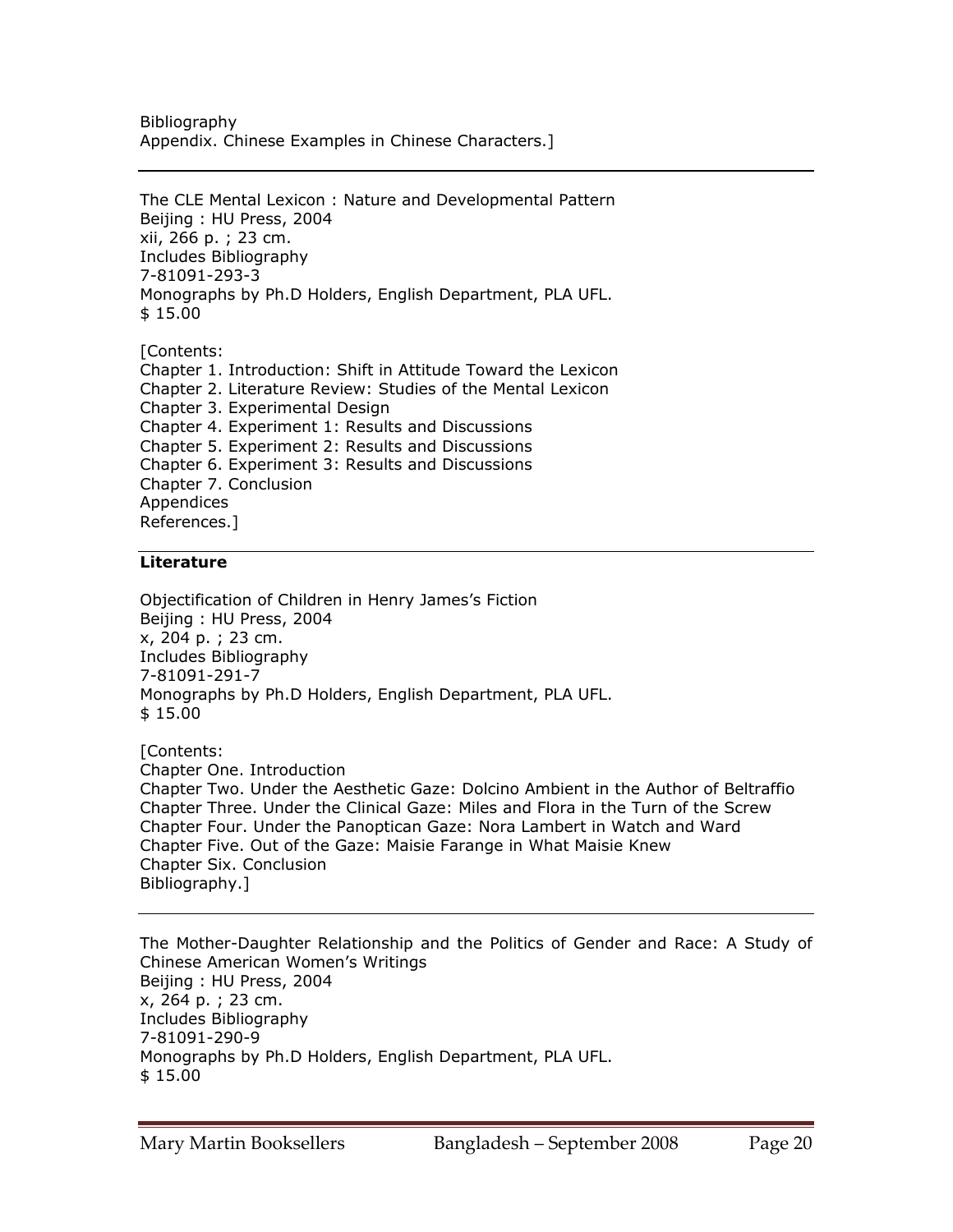[Contents: Chapter One. Introduction Chapter Two. Feminist Discourse on the Mother-Daughter Relationship: Paradigm **Shifts** Chapter Three. Maxine Hong Kingston's The Woman Warrior: "I am Practically a First Daughter of a First Daughter" Chapter Four. Amy Tan's The Joy Luck Club: "Your Mother in in your Bones" Chapter Five. Fae Myenne Ng's Bone: "Nina, Ona, and I, We're the Lucky Generation" Chapter Six. Conclusion Bibliography.]

Entropy in William Gaddis's Novels / Chunlu Cai Xiamen, China : Xiamen University Press, 2004 242 p. ; 21 cm. Includes Bibliography and Index 7-5615-2236-3 \$ 12.00

[Contents: A Note on Abbreviations Introduction Chapter One. The Postmodern Social and Cultural Contexts of William Gaddis Chapter Two. Entropy in William Gaddis's Postmodern Human World Chapter Three. Entropy in William Gaddis's Postmodern Artistic World Chapter Four. The Salvation of the Entropic Postmodern Human World Chapter Five. The Salvation of the Entropic Postmodern Artistic World **Conclusion** Works Cited Index.]

Vladimir Nabokov: From Modernism to Postmodernism / Shukui Zhan Xiamen, China : Xiamen University Press, 2005 x, 154 p. ; 21 cm. Includes Index 7-5615-2320-3 \$ 10.00

[Contents: Introduction Part One. Nabokov's Experiments as an American Modernist Novelist Part Two. Nabokov's New Stage: from Modernism to Postmodernism.]

On Robert Stone and Tim O'Brien: American Fiction of the Vietnam War Within and Beyond / Wenping Gan Xiamen, China : Xiamen University Press, 2004 266 p. ; 21 cm. Includes Bibliography and Index 7-5615-2248-7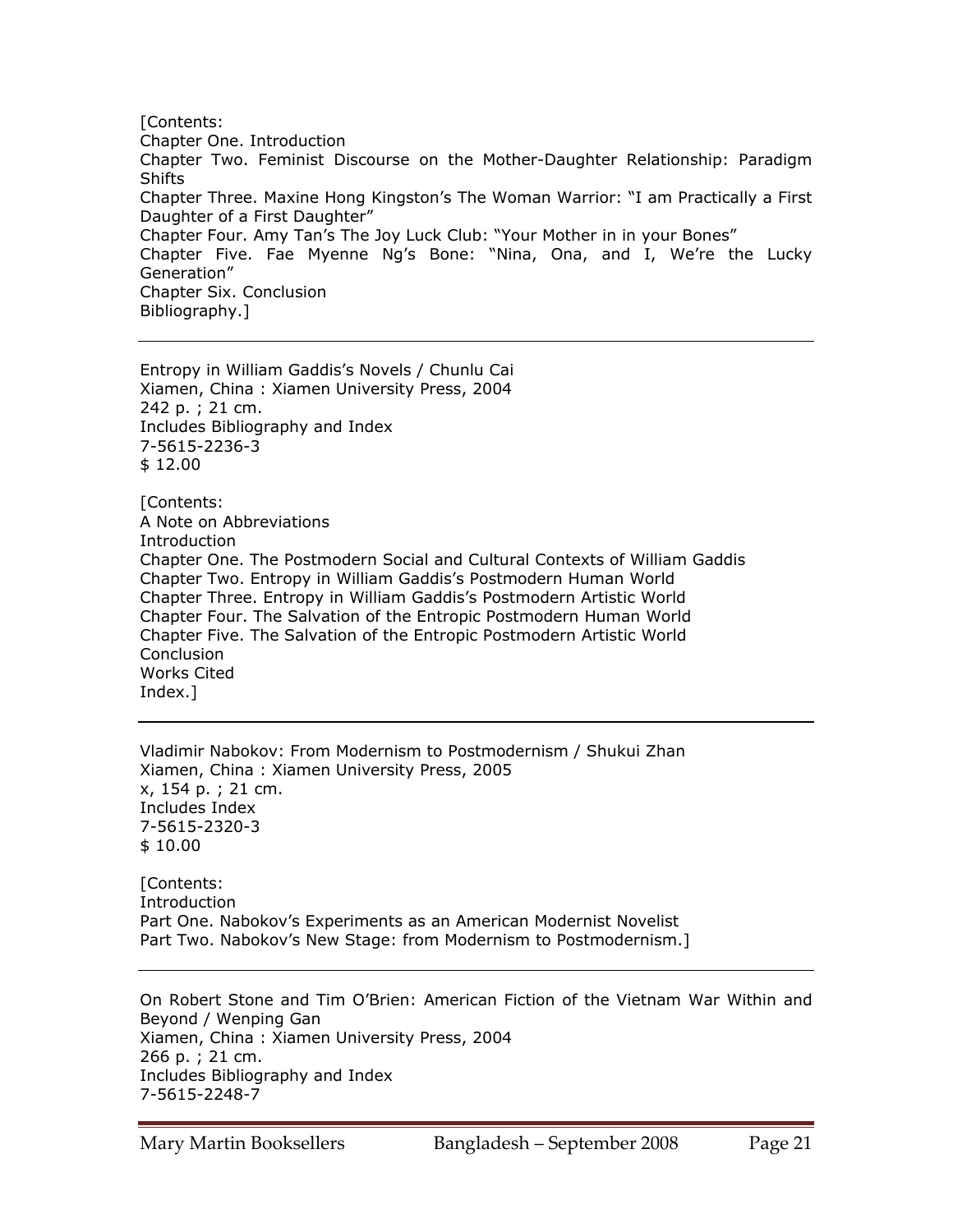\$ 12.00

[Contents: Introduction Chapter One. Within the Vietnam War Chapter Two. Beyond the Vietnam War Chapter Three. Robert Stone: From Neorealism to Postmodernism Chapter Four. Tim O'Brien: From Postmodernism to New Historicism **Conclusion** Works Cited Index.]

A New Historicist and Cultural Materialist Study of Norman Mailer's Work / Hongli Gu Xiamen, China : Xiamen University Press, 2004 294 p. ; 21 cm. Includes Bibliography and Index 7-5615-2214-2 \$ 12.00

[Contents: Introduction Chapter One. The Historicity of Mailer's Texts Chapter Two. The Textuality of Mailer's History Chapter Three. The Political Commitment of Mailer's Texts **Conclusion** Works Cited Index.]

Toward a New Utopia : A Study of the Novels by Saul Bellow, Bernard Malamud and Cynthia Ozick / Nanyi Zhou Xiamen, China : Xiamen University Press, 2005 viii, 221 p. ; 21 cm. Includes Bibliography and Index 7-5615-2317-3 \$ 12.00

[Contents: Introduction Chapter One. Assimilation and Identity Chapter Two. Spiritual Crisis Chapter Three. In Search of a New Utopia **Conclusion** Works Cited Index.]

An Anthology of Chinese Short Short Stories / Selected and Translated by Harry J. Huang Beijing : Foreign Languages Press, c2005 463 p. ; 21 cm. 7-119-03881-8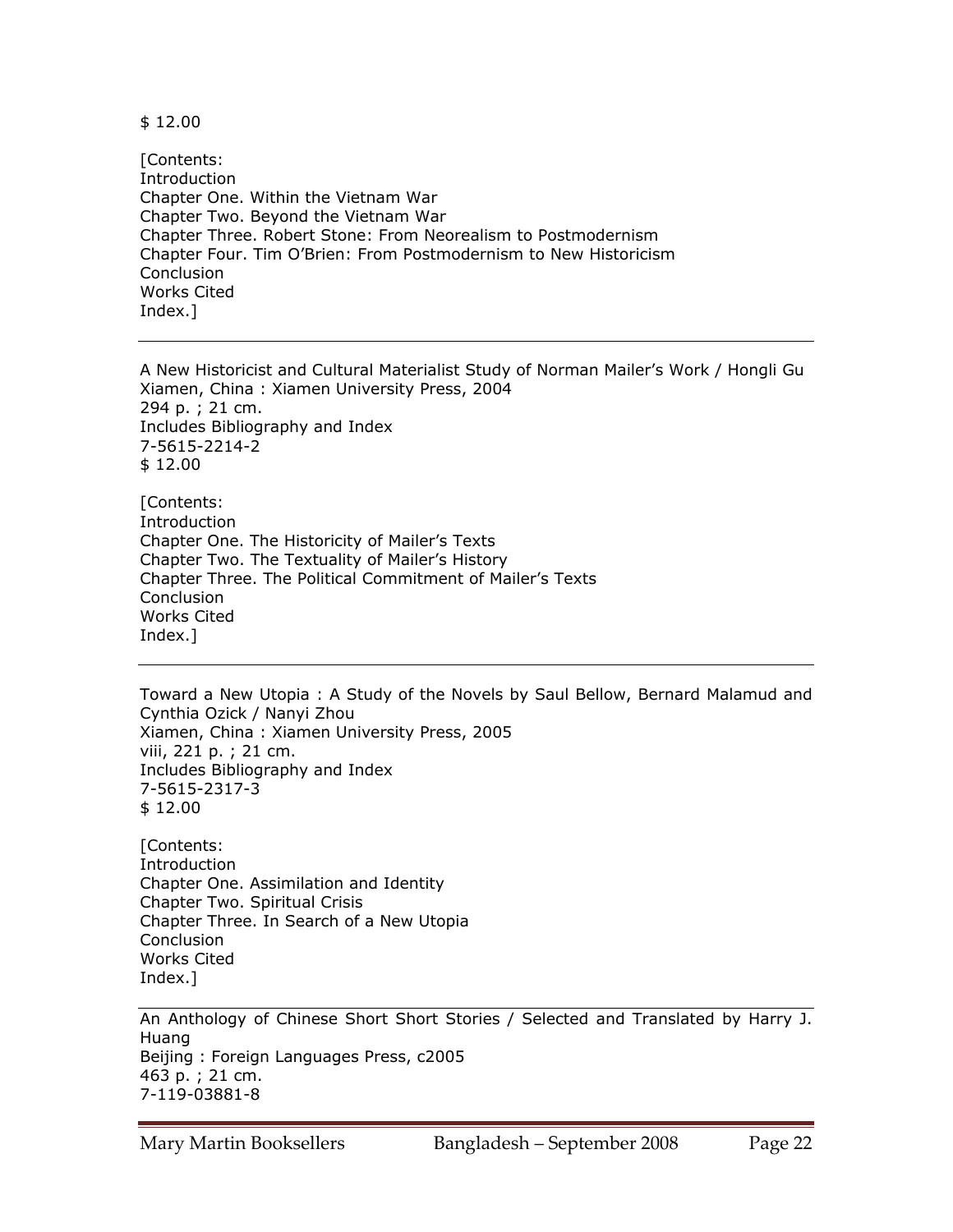## **Official Publications**

2005 China Statistical Yearbook for Regional Economy / Compiled by Department of Comprehensive Statistics of National Bureau of Statistics Beijing : China Statistics Press, 2006 570 p. ; 31 cm. 7-5037-5003-0 In Chinese and English \$ 90.00

[Contents: Chapter 1. Statistics of Economic Zone Chapter 2. Statistics of Province Chapter 3. Statistics of Perfecture Chapter 4. Statistics of County.]

2006 China Statistical Yearbook-Includes a CD / Compiled by National Bureau of Statistics of China Beijing : China Statistics Press, 2006 1031 p. : ill. ; 31 cm. 7-5037-5001-4 In Chinese and English \$ 120.00

------------------------------------------------------------------------------

#### **Performing Arts**

Facial Makeup in Traditional Chinese Operas / Compiled by Cao Juan Beijing :Jiuzhou Publishing House and The Institute of Traditional Chinese Operas, The Art Academy of China, 2000 170 p. : ill. ; 28 cm. 7-80114-448-1 In Chinese and English \$ 55.00

[List: Foreword General Situation of Facial Makeup in Traditional Chinese Operas The Artistic Features of Facial Makeup The Origin of Facial Makeup of Chinese Xiqu The Techniques, Patterns and Classification of Facial Makeup Facial Makeup of Bejing Opera Facial Makeup of Local Operas and Ethnic Comparison of Facial Makeup in Different Opera Types Facial Makeup Traditional Operas of Xiqu and Folk Arts Makeup Postscript.]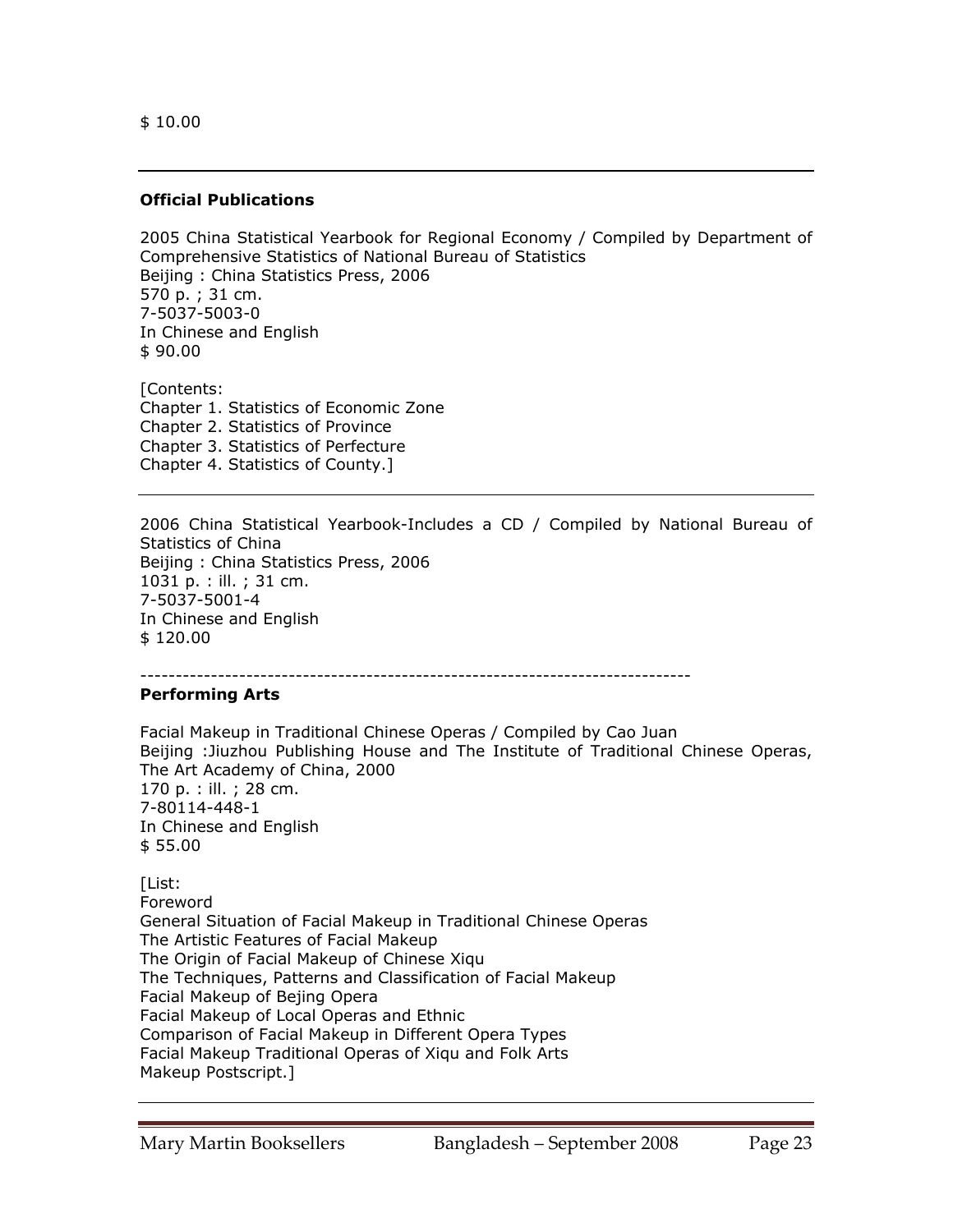#### **Politics**

China's rise : Implications for U.S. leadership in Asia / Robert G. Sutter Washington, D.C. : East-West center Washington, c2006 80 p. ; 23 cm. Includes bibliography. 978-1-932728-40-8 Policy studies 21 \$ 19.90

[This study argues that overt U.S. competition with China for influence in Asia is unwelcome, counterproductive for U.S. interests, and unwarranted given the limited challenge posed by China's rise. U.S. policymakers should not be misled by prevailing assessments that exaggerate China's influence in Asia relative to that of the United states. Washington should resist recent congressional, media, and interest group pressures that employ overstated appraisals of China's rising power in order to push for tougher competition with China. Contrary to prevailing commentaries, the study demonstrates that China's advance rests on a fairly narrow foundationgenerally adroit Chinese diplomacy and intra-Asian trade that is less significant than the reported figures of annual trade between China and its neighbours would suggest. China's influence in Asia is undermined by domestic preoccupations, nationalistic ambitions at odds with neighbours, and the adverse economic implications of China's rise for many in Asia.]

-----------------------------------------------------------------------------------------------

Ensuring Interests : Dynamics of China-Taiwan Relations and Southeast Asia / Edited by Ho Khai Leong Kuala Lumpur : Institute of China Studies, 2006 xiv, 305 p. ; 23 cm. Includes Index. 983-3748-48-1 \$ 18.00

[Contents: Foreword Introduction

Overview from Southeast Asia One China Principle Washington-Beijing-Taipei Relations The Cultural/Diasporic Dimensions Perspectives from Individual Southeast Asian Countries Index Contributors.]

White Papers of the Chinese Government (2002-2004)-Part 4 / Compiled by Information Office of the State Council of the People's Republic of China Beijing : Foreign Languages Press, 2005 708 p. ; 21 cm. 7-119-04123-1 \$ 19.50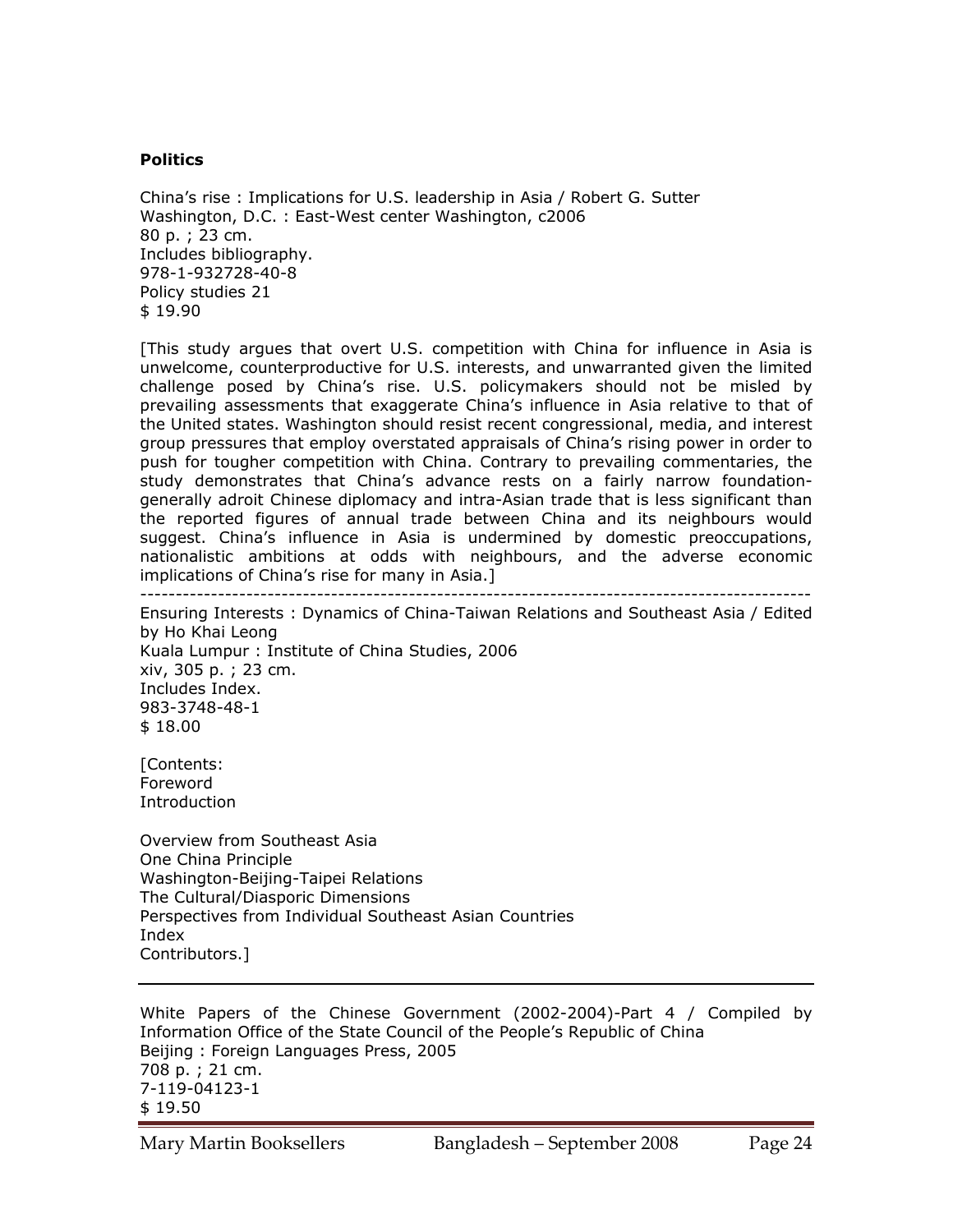**[Contents** Labor and Social Security in China (April 2002) 2002 China's National Defense in 2002 (December 2002) Ecological Improvement and Environmental Protection in Tibet (March 2003) History and Development of Xinjiang (May 2003) China's Non-Proliferation Policy and Measures (December 2003) China's Policy on Mineral Resources (December 2003) 2003 Progress in China's Human Rights Cause in 2003 (March 2004) China's Employment Situation and Policies (April 2004) Regional Ethnic Autonomy in Tibet (May 2004) China's Social Security and Its Policy (September 2004) 2004 China's National Defense in 2004 (December 2004).]

China's Foreign Affairs 2006 Edition / Compiled by Department of Policy Planning, Ministry of Foreign Affairs, People's Republic of China Beijing : World Affairs Press, 2006 668 p. ; 24 cm. 7-5012-2883-3 \$ 20.00 [Contents: Preface by the Foreign Minister Chapter 1. International Developments in 2005 Chapter 2. China's Diplomacy in 2005 Chapter 3. China's Relations with Countries having Diplomatic Relations with China Chapter 4. China's Relations with International and Regional Organizations Chapter 5. Treaty and Legal Aspects of China's Diplomacy Chapter 6. The Press and Information Work in China's Diplomacy Chapter 7. Consular Work Chronicle of China's Major Diplomatic Activities in 2005 Important Diplomatic Documents in 2005 Appendixes

Editor's Note.]

# **Religion - Buddhism**

The 14<sup>th</sup> Dalai Lama / Siren & Gewang Beijing : China Intercontinental Press, 1997 76 p. ; 21 cm. 7-80113-299-8 \$ 8.00

**[Contents** Introduction Promoting Buddhism or Making a Mess of It Benefiting Tibetans or Doing them Harm Driving Tibet to Paradise or Hell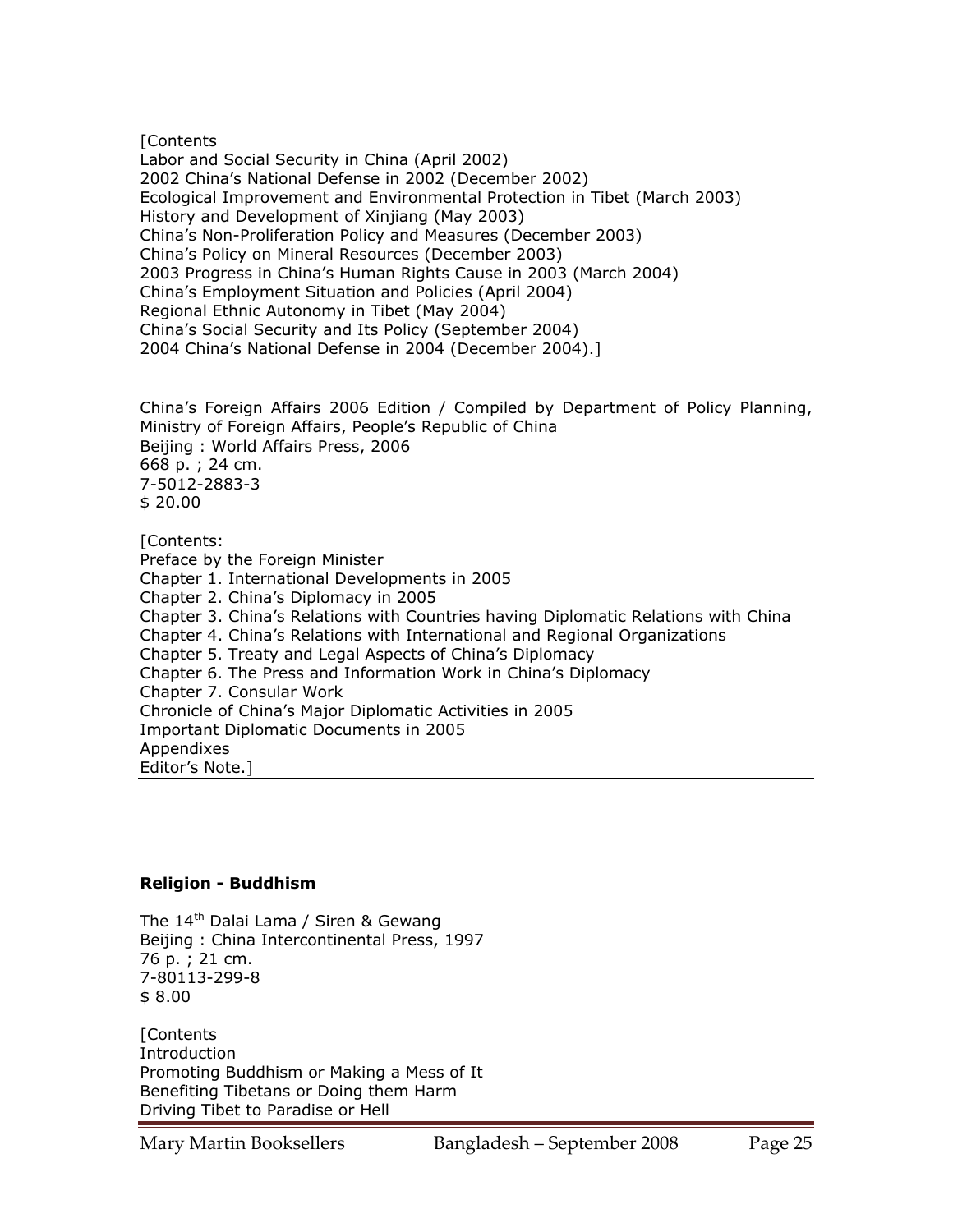The System of Dalai Lama Reincarnation / Chen Qingying Beijing : China Intercontinental Press, 2005 140 p. : ill. ; 21 cm. 7-5085-0745-2 \$ 18.00

[Contents:

I. Tibetan Buddhism and the System of Living Buddha Reincarnation II. Gelug Sect Adopts the Living Buddha Reincarnation System III. The Title of the Dalai Lama Related to Gendun Zhuba and Gendun Gyamco IV. The Development of the Reincarnation of the Dalai Lama: Soinam Gyamco and Yundain Gyamco V. The Confirmation of the 5<sup>th</sup> Dalai Lama VI. Conflicts on the Confirmation of the 6<sup>th</sup> Dalai Lama VII. The Search and Confirmation of the 8<sup>th</sup> Dalai Lama VIII. Introduction of the System of Drawing a Lot from the Golden Urn to Determine the Soul Boys of Late Living Buddhas IX. Confirmation of the 9<sup>th</sup> Dalai Lama X. Search and Con-firmation of the 10<sup>th</sup> Dalai Lama XI. Confirmation of the  $11<sup>th</sup>$  and  $12<sup>th</sup>$  Dalai Lamas XII. Confirmation of the 13<sup>th</sup> Dalai Lama XIII. Search and Confirmation of the 14<sup>th</sup> Dalai Lama Postscript.]

# **Sociology**

America and Americans Through Chinese Eyes / Zhao Qizheng Beijing : China Intercontinental Press, c2005 103 p. : ill. ; 25 cm. 7-5085-0770-3 \$ 20.00

[Table of Content: America and the Americans Through Chinese Eyes Imbalance in Mutual Understanding Between Chinese and Americans US Media Coverage of China is Often Inaccurate.]

Beat Meets East : An Anthology of an International, Interdisciplinary Conference on the Age of Spontaneity / Edited by William T. Lawlor and Wen Chu-an Beijing : Sichuan University Press, 2006 474 p. : ill. ; 24 cm. Includes Bibliography 7-5614-3281-X \$ 17.50

[Contents: In Pursuit of the Beat Spirit The Political and Social Landscape